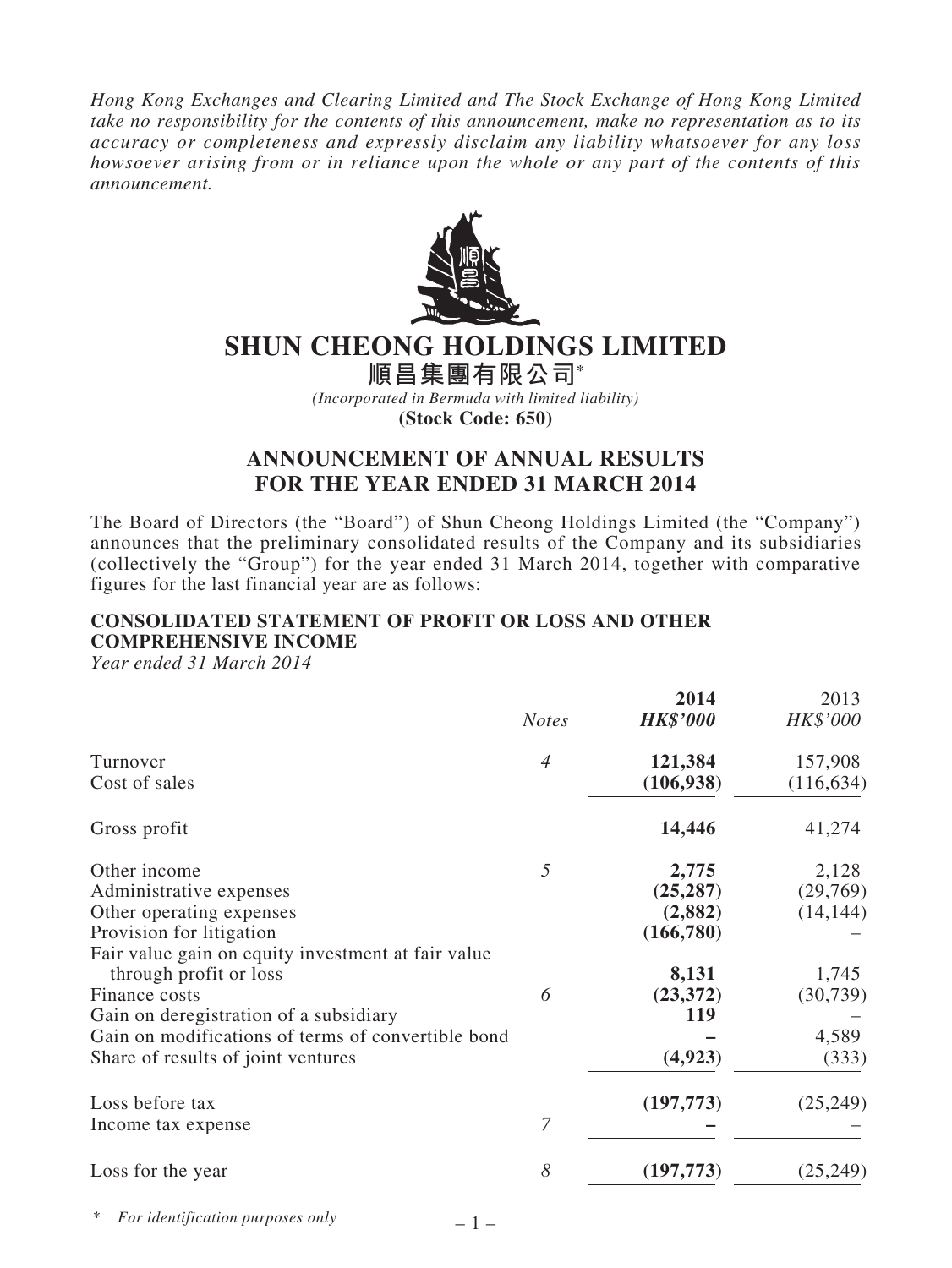|                                                                               | <b>Note</b> | 2014<br><b>HK\$'000</b> | 2013<br>HK\$'000         |
|-------------------------------------------------------------------------------|-------------|-------------------------|--------------------------|
| Other comprehensive (expenses) income                                         |             |                         |                          |
| Items that may be reclassified subsequently to<br><i>profit or loss:</i>      |             |                         |                          |
| Share of other comprehensive (expenses) income<br>of joint ventures           |             | (144)                   | 536                      |
| Release of translation reserve upon<br>deregistration of a foreign subsidiary |             | (119)                   |                          |
| Exchange difference arising on translation of                                 |             |                         |                          |
| foreign operations                                                            |             | (73)                    | 4,171                    |
| Other comprehensive (expenses) income for                                     |             |                         |                          |
| the year                                                                      |             | (336)                   | 4,707                    |
| Total comprehensive expenses for the year                                     |             | (198, 109)              | (20, 542)                |
| Loss for the year attributable to:                                            |             |                         |                          |
| Owners of the Company                                                         |             | (197, 298)              | (24, 667)                |
| Non-controlling interests                                                     |             | (475)                   | (582)                    |
|                                                                               |             | (197, 773)              | (25, 249)                |
| Total comprehensive expenses attributable to:                                 |             |                         |                          |
| Owners of the Company                                                         |             | (197, 625)              | (20, 116)                |
| Non-controlling interests                                                     |             | (484)                   | (426)                    |
|                                                                               |             | (198, 109)              | (20, 542)                |
| Loss per share                                                                |             |                         |                          |
| - Basic and diluted                                                           | 9           | (HK56.80 cents)         | $(HK7.10 \text{ cents})$ |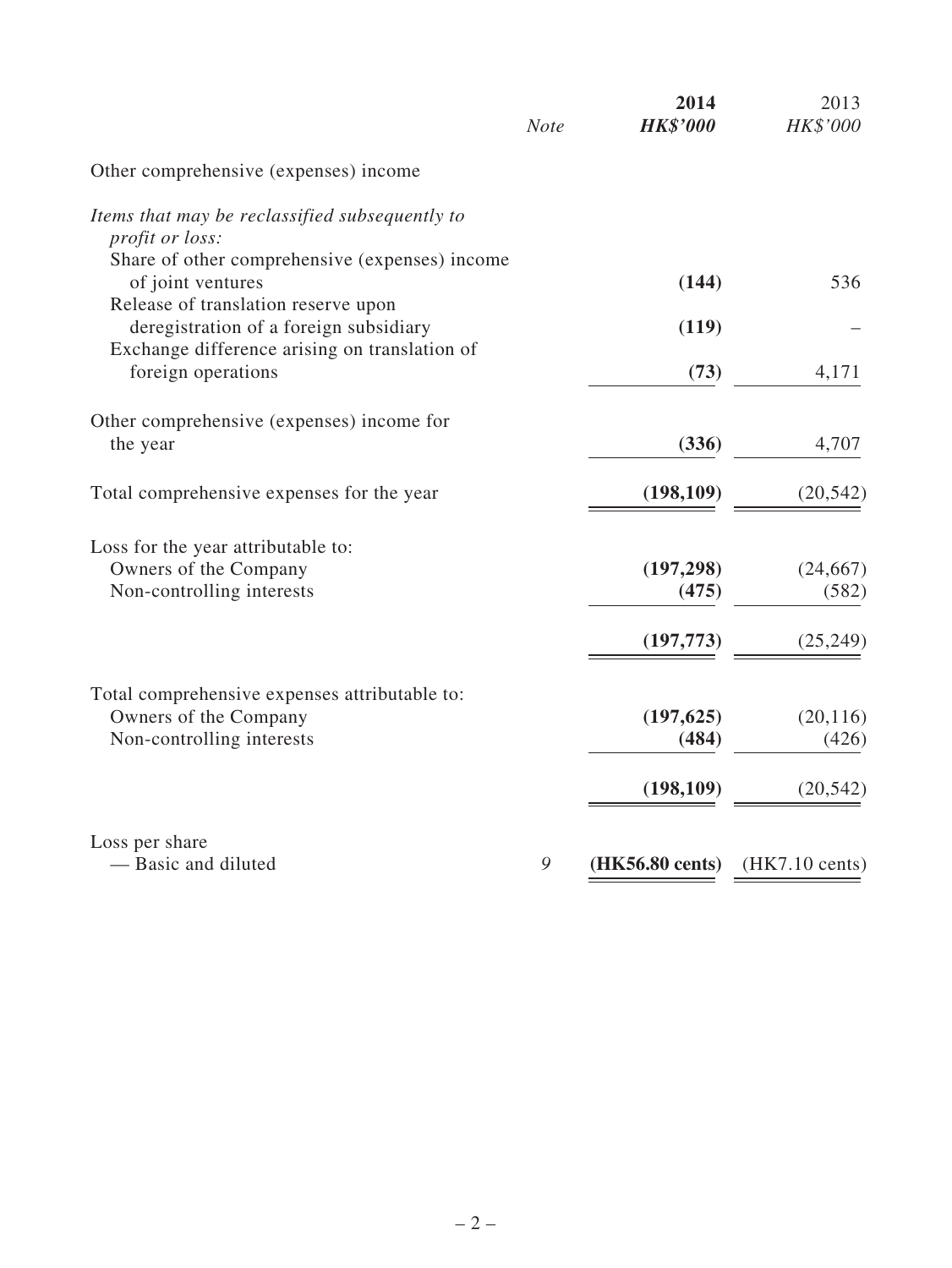# **CONSOLIDATED STATEMENT OF FINANCIAL POSITION**

*As at 31 March 2014*

|                                                                                        | <b>Notes</b> | 2014<br><b>HK\$'000</b> | 2013<br>HK\$'000 |
|----------------------------------------------------------------------------------------|--------------|-------------------------|------------------|
| Non-current assets                                                                     |              |                         |                  |
| Property, plant and equipment                                                          |              | 477,508                 | 487,541          |
| Interests in joint ventures                                                            |              | 93,536                  | 98,603           |
|                                                                                        |              | 571,044                 | 586,144          |
| Current assets                                                                         |              |                         |                  |
| Inventories                                                                            | 10           | 2,219                   | 2,506            |
| Trade receivables                                                                      | 11           | 5,236                   | 6,450            |
| Prepayments, deposits and other receivables<br>Equity investment at fair value through |              | 6,563                   | 7,828            |
| profit or loss                                                                         |              | 13,400                  | 5,269            |
| Deposits placed with financial institutions                                            |              | 2,326                   | 2,140            |
| Bank balances and cash                                                                 |              | 42,793                  | 32,739           |
|                                                                                        |              | 72,537                  | 56,932           |
| <b>Current liabilities</b>                                                             |              |                         |                  |
| Trade payables                                                                         | 12           | 13,572                  | 13,505           |
| Other payables, accruals and deposits                                                  |              | 90,066                  | 62,451           |
| Provision for litigation                                                               |              | 166,606                 |                  |
| Amounts due to related companies                                                       |              | 924                     | 1,007            |
| Tax payables                                                                           |              | 5,335                   | 5,341            |
| Convertible bond<br>Interest-bearing bank borrowings                                   | 13           | 112,991<br>76,814       | 39,384           |
|                                                                                        |              | 466,308                 | 121,688          |
|                                                                                        |              |                         |                  |
| Net current liabilities                                                                |              | (393,771)               | (64, 756)        |
| Total assets less current liabilities                                                  |              | 177,273                 | 521,388          |
| Non-current liabilities                                                                |              |                         |                  |
| Amounts due to related companies                                                       |              | 10,921                  | 10,572           |
| Convertible bond                                                                       | 13           |                         | 106,458          |
| Interest-bearing bank borrowings                                                       |              | 157,999                 | 197,547          |
| Total non-current liabilities                                                          |              | 168,920                 | 314,577          |
| Net assets                                                                             |              | 8,353                   | 206,811          |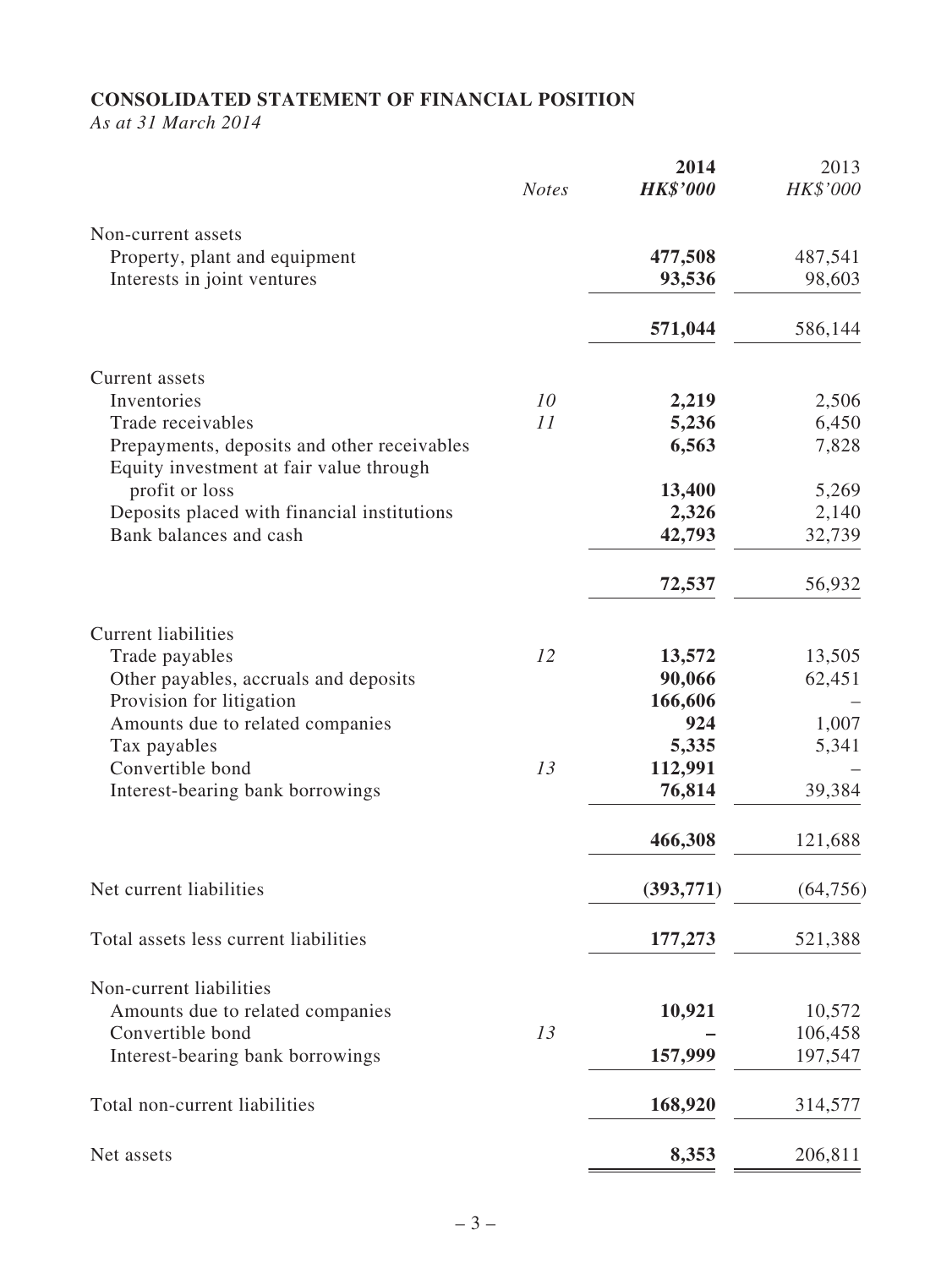|                                              |             | 2014            | 2013     |
|----------------------------------------------|-------------|-----------------|----------|
|                                              | <b>Note</b> | <b>HK\$'000</b> | HK\$'000 |
| Capital and reserves                         |             |                 |          |
| Share capital                                | 14          | 3,473           | 3,473    |
| Reserves                                     |             | (3,319)         | 194,655  |
| Equity attributable to owners of the Company |             | 154             | 198,128  |
| Non-controlling interests                    |             | 8,199           | 8,683    |
| Total equity                                 |             | 8,353           | 206,811  |

*Notes:*

### **1. BASIS OF PREPARATION OF CONSOLIDATION FINANCIAL STATEMENTS**

In preparing the consolidated financial statements, the directors of the Company have given careful consideration to the following facts and circumstances:

- (i) the Group incurred a loss for the year of approximately HK\$197,773,000 for the year ended 31 March 2014;
- (ii) the Group had net current liabilities of approximately HK\$393,771,000 as at 31 March 2014; and
- (iii) pursuant to a special resolution duly passed on 29 June 2014 at a special general meeting of the Company, the maturity date of the convertible bond of HK\$120,000,000 originally maturing on 28 March 2015 was extended to 30 April 2018. Details are already set out in the Company's announcement on 12 June 2014 and 29 June 2014.

In view of above, the directors of the Company have adopted the following measures with a view to improve the Group's overall financial and cash flow position and to maintain the Group's existence as a going concern:

- (i) The Group's principal banker shall continue to provide continuing financing to the Group under the Group's existing available facilities amounted to RMB162,000,000 (approximately HK\$202,338,000);
- (ii) The Group shall implement cost-saving measures to maintain adequate cash flows for the Group's operations; and
- (iii) As set out in the Company's announcement on 24 June 2014, the Group is preparing to file appeal in relation to a civil judgement as mentioned in note 15. A provision for the litigation of approximately HK\$166,780,000 had been made as at 31 March 2014.

In light of the above, the directors of the Company are of the opinion that it is still appropriate to prepare the consolidated financial statements for the year ended 31 March 2014 on a going concern basis.

Should the Group be not able to continue to operate as a going concern, adjustments would be necessary to reclassify all non-current assets and liabilities as current assets and liabilities, write down the value of assets to their recoverable amounts and to provide for further liabilities which may arise. The consolidated financial statements have not incorporated any of these adjustments.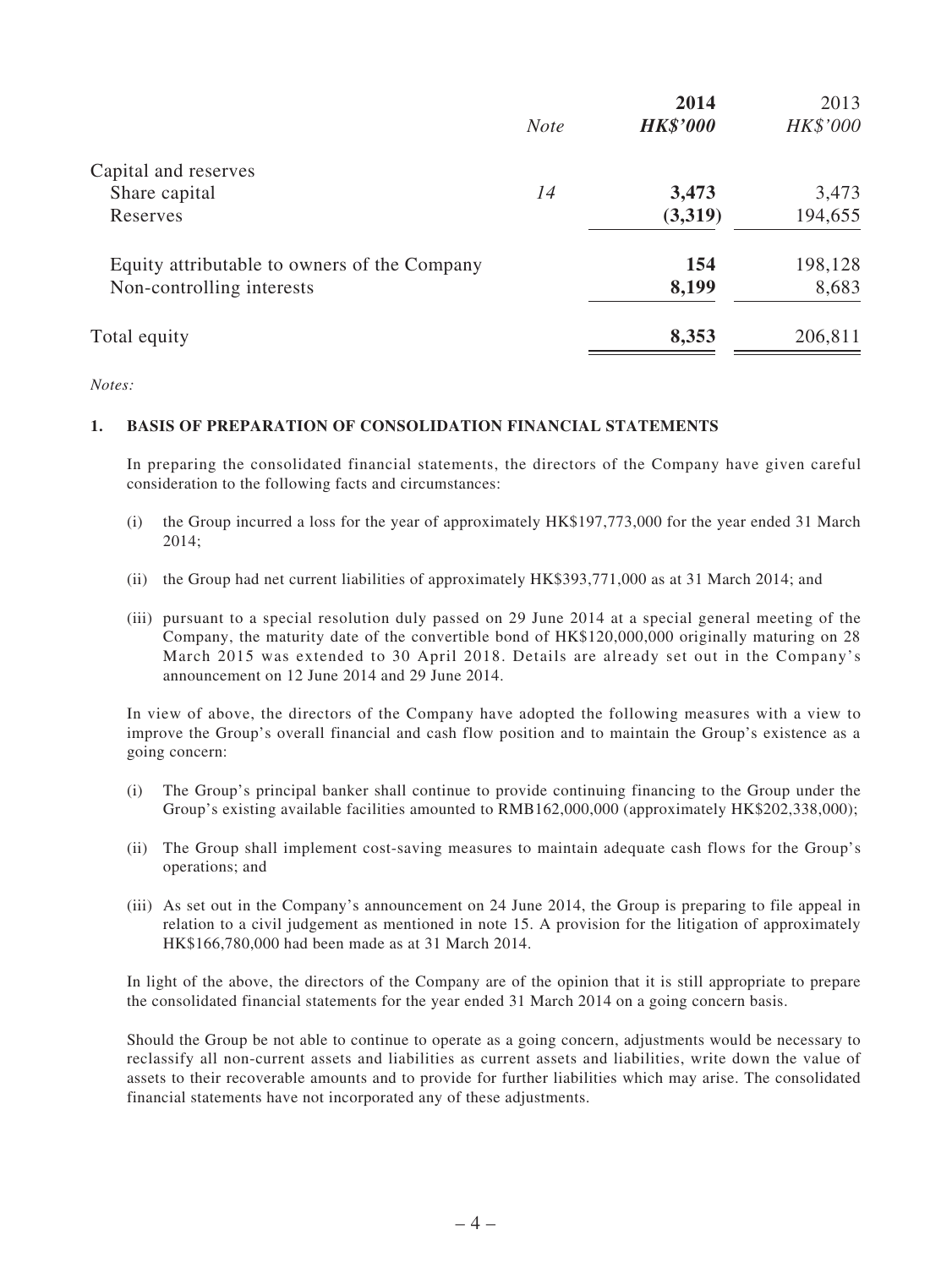### **2. APPLICATION OF NEW AND REVISED HONG KONG FINANCIAL REPORTING STANDARDS ("HKFRSs")**

In the current year, the Group has applied for the first time the following new and revised HKFRSs issued by the Hong Kong Institute of Certified Public Accountants (the "HKICPA").

|                                        | Amendments to Hong Kong Accounting Presentation of Items of Other Comprehensive Income |
|----------------------------------------|----------------------------------------------------------------------------------------|
| Standard ("HKAS") 1                    |                                                                                        |
| Amendments to HKFRSs                   | Annual Improvements 2009–2011 Cycle                                                    |
| Amendments to HKFRS 7                  | Disclosures — Offsetting Financial Assets and Financial<br>Liabilities                 |
| Amendments to HKFRS 10,                | Consolidated Financial Statements, Joint Arrangements and                              |
| HKFRS 11 and HKFRS 12                  | Disclosure of Interests in Other Entities: Transition Guidance                         |
| <b>HKFRS 10</b>                        | <b>Consolidated Financial Statements</b>                                               |
| <b>HKFRS 11</b>                        | Joint Arrangements                                                                     |
| <b>HKFRS 12</b>                        | Disclosures of Interests in Other Entities                                             |
| <b>HKFRS 13</b>                        | Fair Value Measurement                                                                 |
| HKAS 19 (as revised in $2011$ )        | <b>Employee Benefits</b>                                                               |
| HKAS 27 (as revised in $2011$ )        | Separate Financial Statements                                                          |
| HKAS 28 (as revised in 2011)           | Investments in Associates and Joint Ventures                                           |
| HK (International Financial Reporting) | Stripping Costs in the Production Phase of a Surface Mine                              |
| Interpretation Committee)              |                                                                                        |
| ("IFRIC")-Interpretation 20            |                                                                                        |

Except as described below, the application of the new and revised HKFRSs in the current year has had no material impact on the Group's financial performance and positions for the current year and prior year and/ or on the disclosures set out in these consolidated financial statements.

#### **Amendments to HKAS 1 Presentation of Items of Other Comprehensive Income**

The Group has applied the amendments to HKAS 1 Presentation of Items of Other Comprehensive Income. The amendments introduce new terminology for the statement of comprehensive income and income statement. Under the amendments to HKAS 1, a 'statement of comprehensive income' is renamed as a 'statement of profit or loss and other comprehensive income' and an 'income statement' is renamed as a 'statement of profit or loss'. The amendments to HKAS 1 retain the option to present profit or loss and other comprehensive income in either a single statement or in two separate but consecutive statements. However, the amendments to HKAS 1 require additional disclosures to be made in the other comprehensive income section such that items of other comprehensive income are grouped into two categories: (a) items that will not be reclassified subsequently to profit or loss and (b) items that may be reclassified subsequently to profit or loss when specific conditions are met. Income tax on items of other comprehensive income is required to be allocated on the same basis — the amendments do not change the option to present items of other comprehensive income either before tax or net of tax. The amendments have been applied retrospectively, and hence the presentation of items of other comprehensive income has been modified to reflect the changes. Other than the above mentioned presentation changes, the application of the amendments to HKAS 1 does not result in any impact on profit or loss, other comprehensive income and total comprehensive income.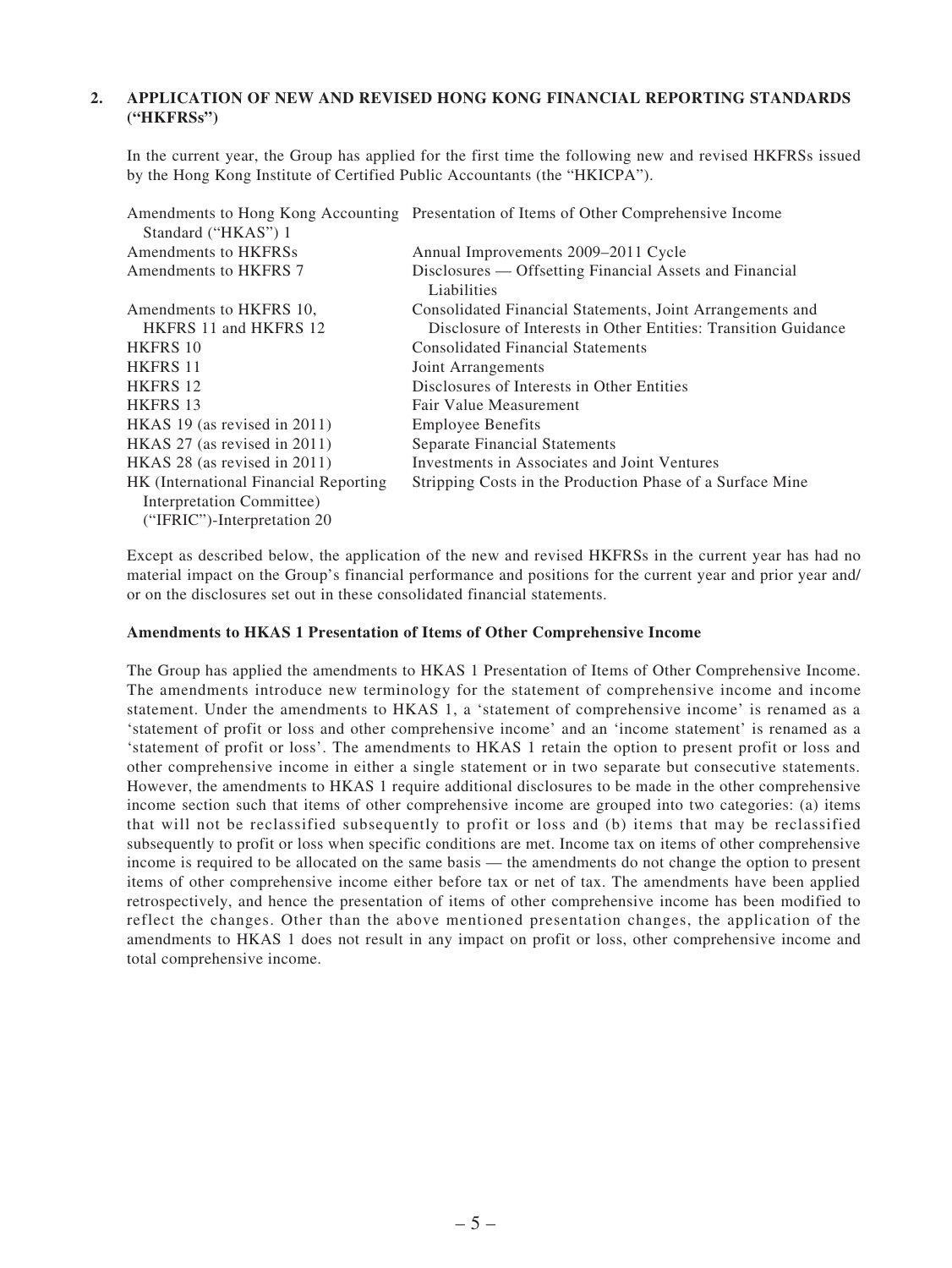#### **HKFRS 13 Fair Value Measurement**

The Group has applied HKFRS 13 for the first time in the current year. HKFRS 13 establishes a single source of guidance for fair value measurements and disclosures about fair value measurements. The scope of HKFRS 13 is broad; the fair value measurement requirements of HKFRS 13 apply to both financial instrument items and non-financial instrument items for which other HKFRSs require or permit fair value measurements and disclosures about fair value measurements, except for share-based payment transactions that are within the scope of HKFRS 2 Share-based Payment, leasing transactions that are within the scope of HKAS 17 Leases, and measurements that have some similarities to fair value but are not fair value (e.g. net realisable value for the purposes of measuring inventories or value in use for impairment assessment purposes).

HKFRS 13 defines the fair value of an asset as the price that would be received to sell an asset (or paid to transfer a liability, in the case of determining the fair value of a liability) in an orderly transaction in the principal (or most advantageous) market at the measurement date under current market conditions. Fair value under HKFRS 13 is an exit price regardless of whether that price is directly observable or estimated using another valuation technique. Also, HKFRS 13 includes extensive disclosure requirements.

HKFRS 13 requires prospective application from 1 January 2013. In accordance with the transitional provisions of HKFRS 13, the Group has not made any new disclosures required by HKFRS 13 for the 2012 comparative period. Other than the additional disclosures, the application of HKFRS 13 has not had any material impact on the amounts recognised in the consolidated financial statements.

#### **New and revised standards on consolidation, joint arrangements, associates and disclosures**

In the current year, the Group has applied for the first time the package of five standards on consolidation, joint arrangements, associates and disclosures comprising HKFRS 10 Consolidated Financial Statements, HKFRS 11 Joint Arrangements, HKFRS 12 Disclosure of Interests in Other Entities, HKAS 27 (as revised in 2011) Separate Financial Statements and HKAS 28 (as revised in 2011) Investments in Associates and Joint Ventures, together with the amendments to HKFRS 10, HKFRS 11 and HKFRS 12 regarding transitional guidance.

HKAS 27 (as revised in 2011) is not applicable to the Group as it deals only with separate financial statements.

The impact of the application of these standards is set out below.

### *Impact of the application of HKFRS 10*

HKFRS 10 replaces the parts of HKAS 27 Consolidated and Separate Financial Statements that deal with consolidated financial statements and HK(SIC) Int-12 Consolidation — Special Purpose Entities. HKFRS 10 changes the definition of control such that an investor has control over an investee when a) it has power over the investee, b) it is exposed, or has rights, to variable returns from its involvement with the investee and c) has the ability to use its power to affect its returns. All three of these criteria must be met for an investor to have control over an investee. Previously, control was defined as the power to govern the financial and operating policies of an entity so as to obtain benefits from its activities. Additional guidance has been included in HKFRS 10 to explain when an investor has control over an investee.

As a result of the initial application of HKFRS 10, the directors of the Company made an assessment whether the Group has control over its investees at the date of initial application and concluded that the application of HKFRS 10 does not result in any change in control conclusions.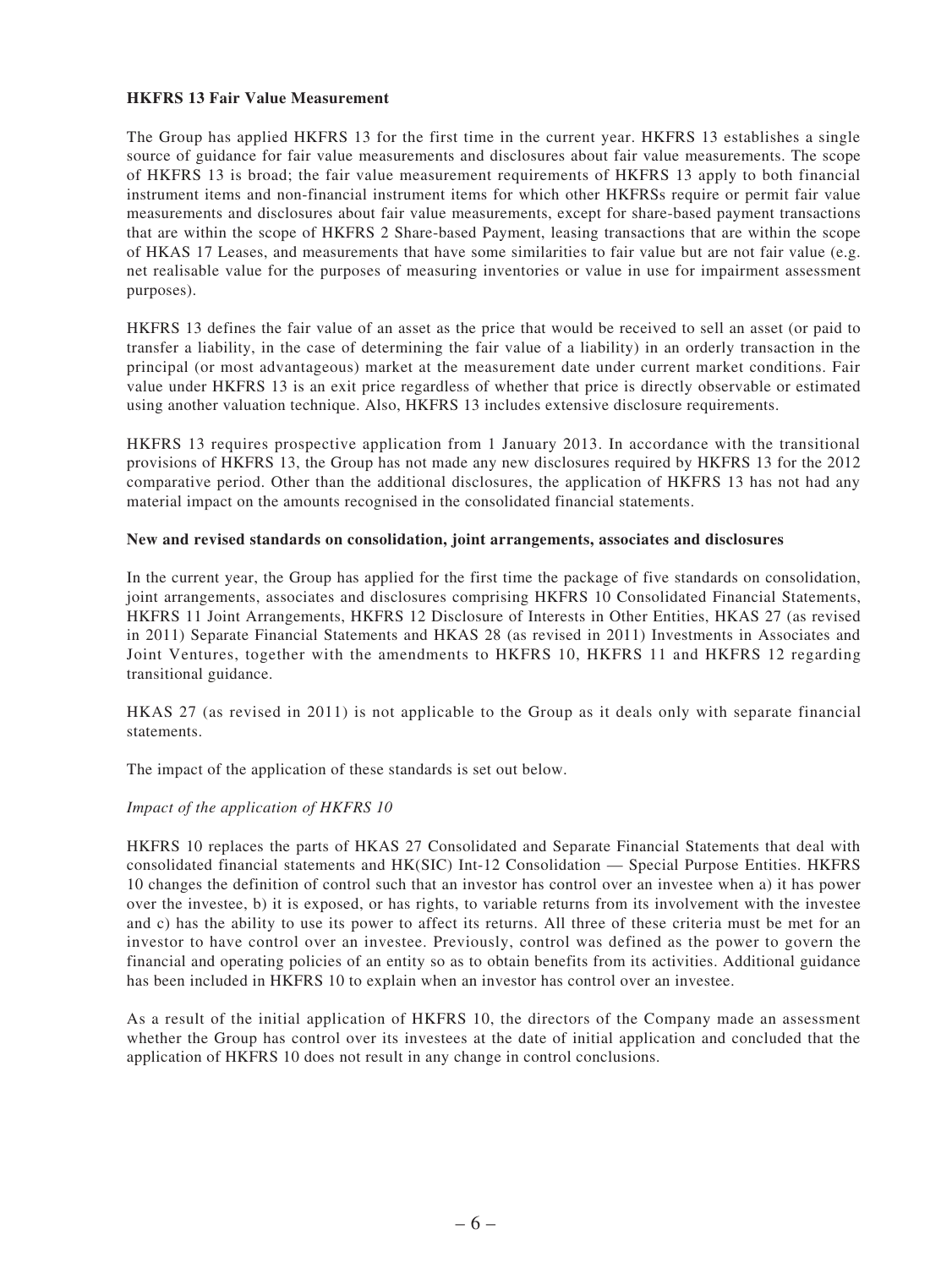#### *Impact of the application of HKFRS 11*

HKFRS 11 replaces HKAS 31 Interests in Joint Ventures, and the guidance contained in a related interpretation, HK(SIC)-Int13 Jointly Controlled Entities — Non-Monetary Contributions by Venturers, has been incorporated in HKAS 28 (as revised in 2011). HKFRS 11 deals with how a joint arrangement of which two or more parties have joint control should be classified and accounted for. Under HKFRS 11, there are only two types of joint arrangements — joint operations and joint ventures. The classification of joint arrangements under HKFRS 11 is determined based on the rights and obligations of parties to the joint arrangements by considering the structure, the legal form of the arrangements, the contractual terms agreed by the parties to the arrangement, and, when relevant, other facts and circumstances. A joint operation is a joint arrangement whereby the parties that have joint control of the arrangement (i.e. joint operators) have rights to the assets, and obligations for the liabilities, relating to the arrangement. A joint venture is a joint arrangement whereby the parties that have joint control of the arrangement (i.e. joint venturers) have rights to the net assets of the arrangement. Previously, HKAS 31 contemplated three types of joint arrangements — jointly controlled entities, jointly controlled operations and jointly controlled assets. The classification of joint arrangements under HKAS 31 was primarily determined based on the legal form of the arrangement (e.g. a joint arrangement that was established through a separate entity was accounted for as a jointly controlled entity).

The initial and subsequent accounting of joint ventures and joint operations is different. Interests in joint ventures are accounted for using the equity method (proportionate consolidation is no longer allowed). Interests in joint operations are accounted for such that each joint operator recognises its assets (including its share of any assets jointly held), its liabilities (including its share of any liabilities incurred jointly), its revenue (including its share of revenue from the sale of the output by the joint operation) and its expenses (including its share of any expenses incurred jointly). Each joint operator accounts for the assets and liabilities, as well as revenues and expenses, relating to its interest in the joint operation in accordance with the applicable standards.

The directors of the Company reviewed and assessed the classification of the Group's interests in joint ventures in accordance with the requirements of HKFRS 11. The directors of the Company concluded that the Group's investment in 廣西普凱興業酒店投資有限公司, which was classified as a jointly controlled entity under HKAS 31 should be classified as a joint venture under HKFRS 11 and continue to account for using the equity method.

### *Impact of the application of HKFRS 12*

HKFRS 12 is a new disclosure standard and is applicable to entities that have interests in subsidiaries, joint arrangements, associates and/or unconsolidated structured entities. In general, the application of HKFRS 12 has resulted in more extensive disclosures in the consolidated financial statements.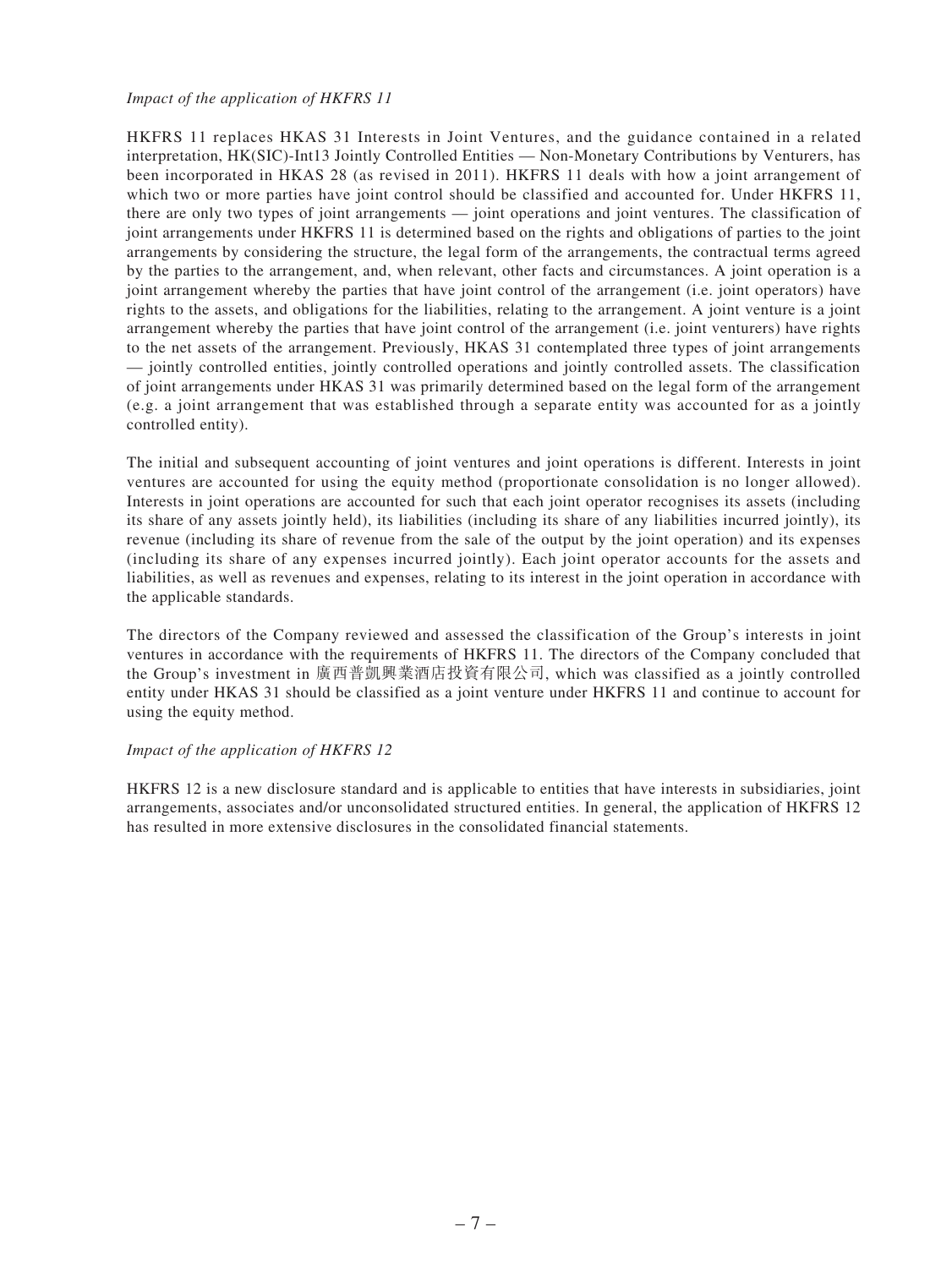#### **New and revised HKFRSs issued but not yet effective**

The Group has not early adopted the following new and revised HKFRSs that have been issued but are not yet effective:

| Amendments to HKFRSs      | Annual Improvements to HKFRSs 2010–2012 Cycle <sup>2</sup>                |
|---------------------------|---------------------------------------------------------------------------|
| Amendments to HKFRSs      | Annual Improvements to HKFRSs 2011-2013 Cycle <sup>2</sup>                |
| <b>HKFRS 9</b>            | Financial Instruments <sup>3</sup>                                        |
| Amendments to HKFRS 9 and | Mandatory Effective Date of HKFRS 9 and Transition                        |
| <b>HKFRS 7</b>            | Disclosures <sup>3</sup>                                                  |
| Amendments to HKFRS 10,   | Investment Entities <sup>1</sup>                                          |
| HKFRS 12 and HKAS 27      |                                                                           |
| Amendments to HKFRS 11    | Accounting for Acquisitions of Interests in Joint Operations <sup>4</sup> |
| <b>HKFRS 14</b>           | Regulatory Deferral Accounts <sup>4</sup>                                 |
| Amendments to HKAS 16 and | Clarification of Acceptance Methods of Depreciation and                   |
| HKAS 38                   | Amortisation <sup>4</sup>                                                 |
| Amendments to HKAS 19     | Defined Benefit Plans — Employee Contributions <sup>2</sup>               |
| Amendments to HKAS 32     | Offsetting Financial Assets and Financial Liabilities <sup>1</sup>        |
| Amendments to HKAS 36     | Recoverable Amount Disclosures for Non-Financial Assets <sup>1</sup>      |
| Amendments to HKAS 39     | Novation of Derivatives and Continuation of Hedge Accounting <sup>1</sup> |
| HK(IFRIC)-Int 21          | Levies <sup>1</sup>                                                       |

<sup>1</sup> Effective for annual periods beginning on or after 1 January 2014, with earlier application permitted.

<sup>2</sup> Effective for annual periods beginning on or after 1 July 2014, except as disclosed below. Early application is permitted.

<sup>3</sup> HKFRS 9, as amended in December 2013, amended the mandatory effective date of HKFRS 9. The mandatory effective date is not specified in HKFRS 9 but will be determined when the outstanding phases are finalised. However, application of HKFRS 9 is permitted.

<sup>4</sup> Effective for annual periods beginning on or after 1 January 2016, with earlier application permitted.

### **Annual Improvements to HKFRSs 2010–2012 Cycle**

The Annual Improvements to HKFRSs 2010–2012 Cycle include a number of amendments to various HKFRSs, which are summarised below.

The amendments to HKFRS 2 (i) change the definitions of 'vesting condition' and 'market condition'; and (ii) add definitions for 'performance condition' and 'service condition' which were previously included within the definition of 'vesting condition'. The amendments to HKFRS 2 are effective for share-based payment transactions for which the grant date is on or after 1 July 2014.

The amendments to HKFRS 3 clarify that contingent consideration that is classified as an asset or a liability should be measured at fair value at each reporting date, irrespective of whether the contingent consideration is a financial instrument within the scope of HKFRS 9 or HKAS 39 or a non-financial asset or liability. Changes in fair value (other than measurement period adjustments) should be recognised in profit and loss. The amendments to HKFRS 3 are effective for business combinations for which the acquisition date is on or after 1 July 2014.

The amendments to HKFRS 8 (i) require an entity to disclose the judgements made by management in applying the aggregation criteria to operating segments, including a description of the operating segments aggregated and the economic indicators assessed in determining whether the operating segments have 'similar economic characteristics'; and (ii) clarify that a reconciliation of the total of the reportable segments' assets to the entity's assets should only be provided if the segment assets are regularly provided to the chief operating decision-maker.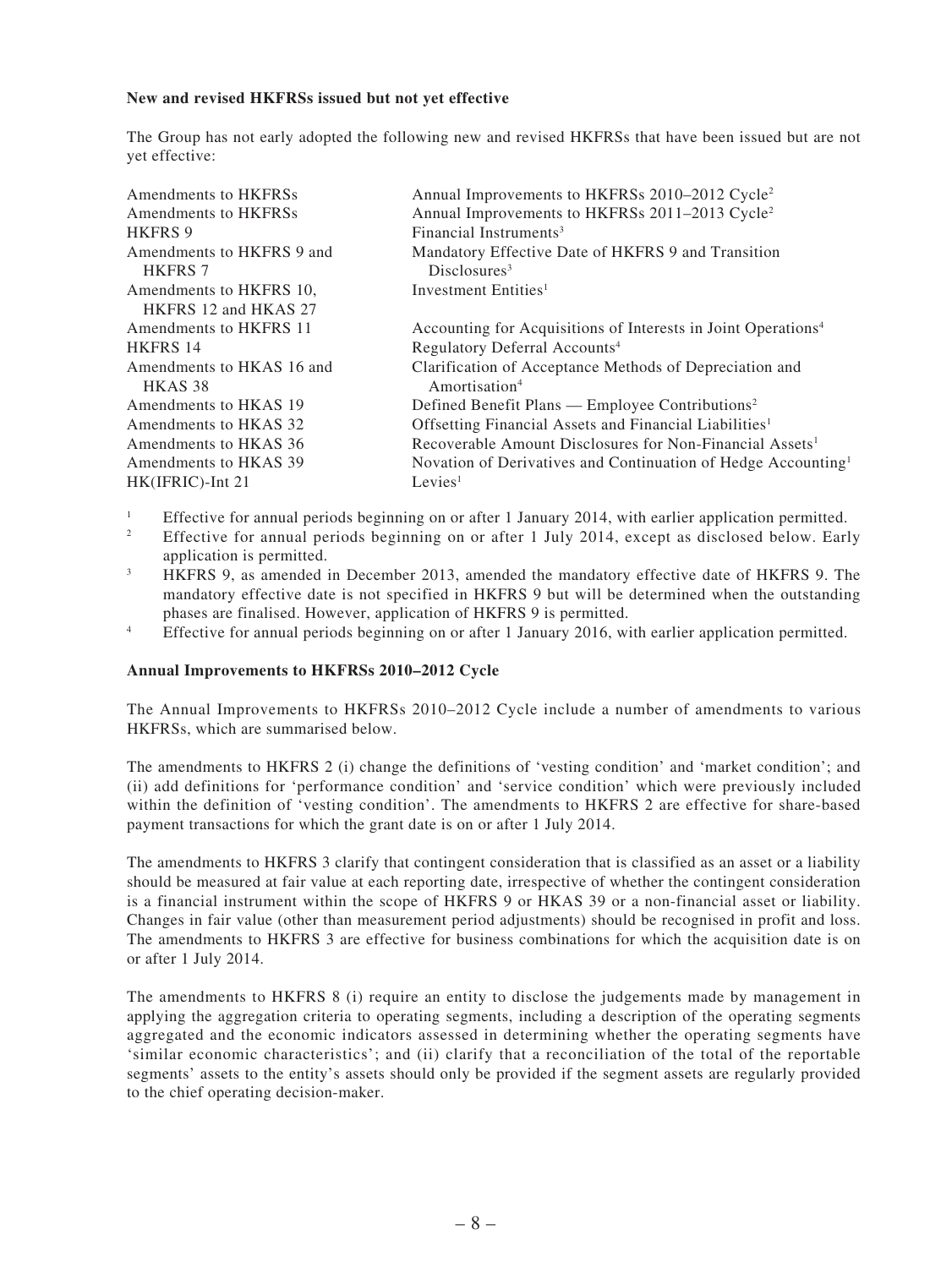The amendments to the basis for conclusions of HKFRS 13 clarify that the issue of HKFRS 13 and consequential amendments to HKAS 39 and HKFRS 9 did not remove the ability to measure short-term receivables and payables with no stated interest rate at their invoice amounts without discounting, if the effect of discounting is immaterial.

The amendments to HKAS 16 and HKAS 38 remove perceived inconsistencies in the accounting for accumulated depreciation/amortisation when an item of property, plant and equipment or an intangible asset is revalued. The amended standards clarify that the gross carrying amount is adjusted in a manner consistent with the revaluation of the carrying amount of the asset and that accumulated depreciation/amortisation is the difference between the gross carrying amount and the carrying amount after taking into account accumulated impairment losses.

The amendments to HKAS 24 clarify that a management entity providing key management personnel services to a reporting entity is a related party of the reporting entity. Consequently, the reporting entity should disclose as related party transactions the amounts incurred for the service paid or payable to the management entity for the provision of key management personnel services. However, disclosure of the components of such compensation is not required.

The directors of the Company do not anticipate that the application of the amendments included in the Annual Improvements to HKFRSs 2010–2012 Cycle will have a material effect on the Group's consolidated financial statements.

## **Annual Improvements to HKFRSs 2011–2013 Cycle**

The Annual Improvements to HKFRSs 2011–2013 Cycle include a number of amendments to various HKFRSs, which are summarised below.

The amendments to HKFRS 3 clarify that the standard does not apply to the accounting for the formation of all types of joint arrangement in the financial statements of the joint arrangement itself.

The amendments to HKFRS 13 clarify that the scope of the portfolio exception for measuring the fair value of a group of financial assets and financial liabilities on a net basis includes all contracts that are within the scope of, and accounted for in accordance with HKAS 39 or HKFRS 9, even if those contracts do not meet the definitions of financial assets or financial liabilities within HKAS 32.

The amendments to HKAS 40 clarify that HKAS 40 and HKFRS 3 are not mutually exclusive and application of both standards may be required. Consequently, an entity acquiring investment property must determine whether:

- (a) the property meets the definition of investment property in terms of HKAS 40; and
- (b) the transaction meets the definition of a business combination under HKFRS 3.

The directors of the Company do not anticipate that the application of the amendments included in the Annual Improvements to HKFRSs 2011–2013 Cycle will have a material effect on the Group's consolidated financial statements.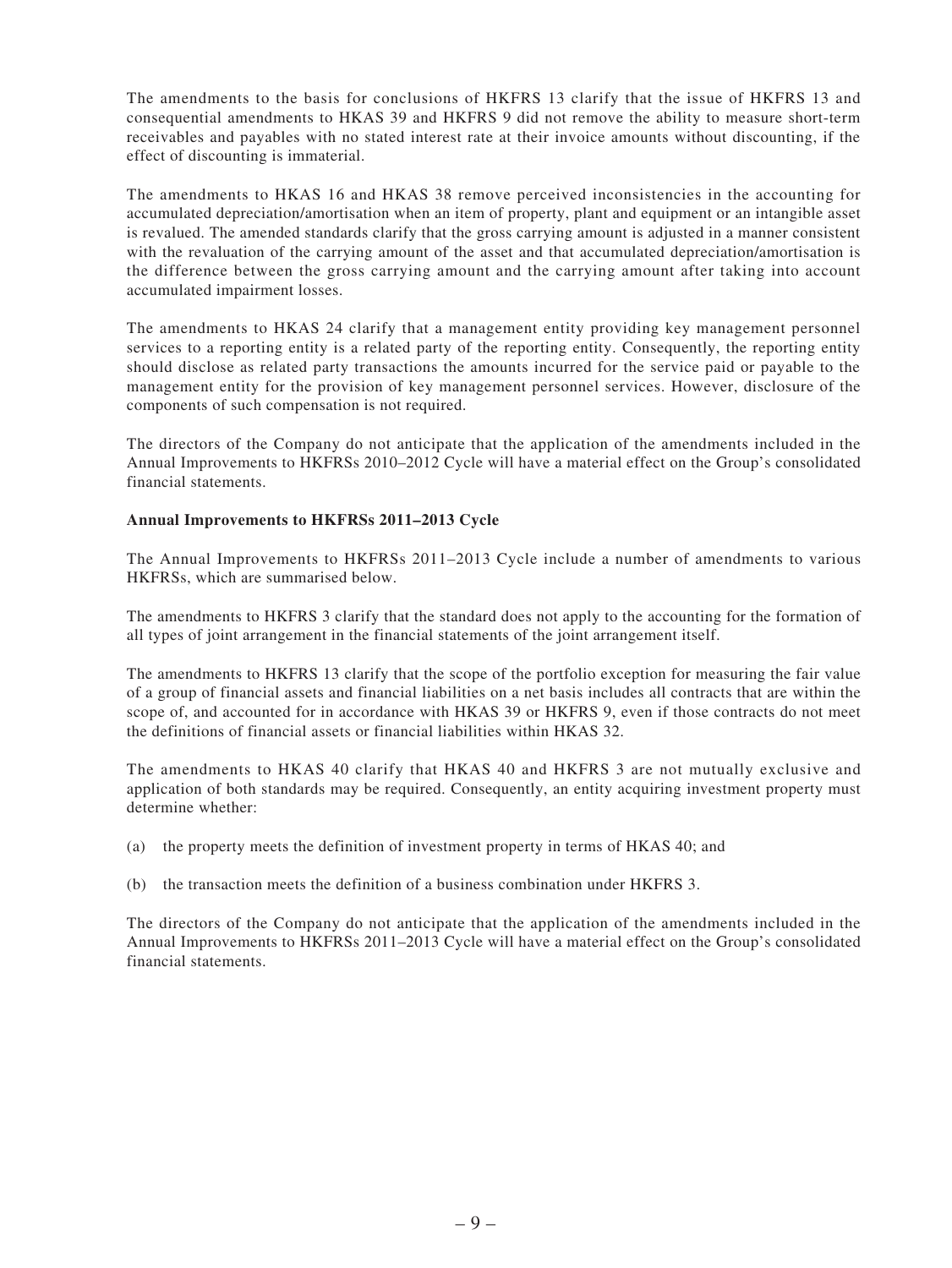### **HKFRS 9 Financial Instruments**

HKFRS 9 issued in 2009 introduced new requirements for the classification and measurement of financial assets. HKFRS 9 was amended in 2010 to include requirements for the classification and measurement of financial liabilities and for derecognition and further amended in 2013 to include the new requirements for hedge accounting.

Key requirements of HKFRS 9 are described below:

All recognised financial assets that are within the scope of HKAS 39 Financial Instruments:

Recognition and Measurement to be subsequently measured at amortised cost or fair value. Specifically, debt investments that are held within a business model whose objective is to collect the contractual cash flows, and that have contractual cash flows that are solely payments of principal and interest on the principal outstanding are generally measured at amortised cost at the end of subsequent reporting periods. All other debt investments and equity investments are measured at their fair values at the end of subsequent accounting periods. In addition, under HKFRS 9, entities may make an irrevocable election to present subsequent changes in the fair value of an equity investment (that is not held for trading) in other comprehensive income, with only dividend income generally recognised in profit or loss.

• With regard to the measurement of financial liabilities designated as at fair value through profit or loss, HKFRS 9 requires that the amount of change in the fair value of the financial liability that is attributable to changes in the credit risk of that liability is presented in other comprehensive income, unless the recognition of the effects of changes in the liability's credit risk in other comprehensive income would create or enlarge an accounting mismatch in profit or loss. Changes in fair value of financial liabilities attributable to changes in the financial liabilities' credit risk are not subsequently reclassified to profit or loss. Under HKAS 39, the entire amount of the change in the fair value of the financial liability designated as fair value through profit or loss was presented in profit or loss.

The new general hedge accounting requirements retain the three types of hedge accounting. However, greater flexibility has been introduced to the types of transactions eligible for hedge accounting, specifically broadening the types of instruments that qualify for hedging instruments and the types of risk components of non-financial items that are eligible for hedge accounting. In addition, the effectiveness test has been overhauled and replaced with the principle of an 'economic relationship'. Retrospective assessment of hedge effectiveness is also no longer required. Enhanced disclosure requirements about an entity's risk management activities have also been introduced.

The directors of the Company anticipate that the adoption of HKFRS 9 in the future may have significant impact on amounts reported in respect of the Group's financial assets and financial liabilities. However, it is not practicable to provide a reasonable estimate of the effect until a detailed review has been completed.

### **Amendments to HKFRS 10, HKFRS 12 and HKAS 27 Investment Entities**

The amendments to HKFRS 10 define an investment entity and require a reporting entity that meets the definition of an investment entity not to consolidate its subsidiaries but instead to measure its subsidiaries at fair value through profit or loss in its financial statements.

To qualify as an investment entity, a reporting entity is required to:

- obtain funds from one or more investors for the purpose of providing them with professional investment management services;
- commit to its investor(s) that its business purpose is to invest funds solely for returns from capital appreciation, investment income, or both; and
- measure and evaluate performance of substantially all of its investments on a fair value basis.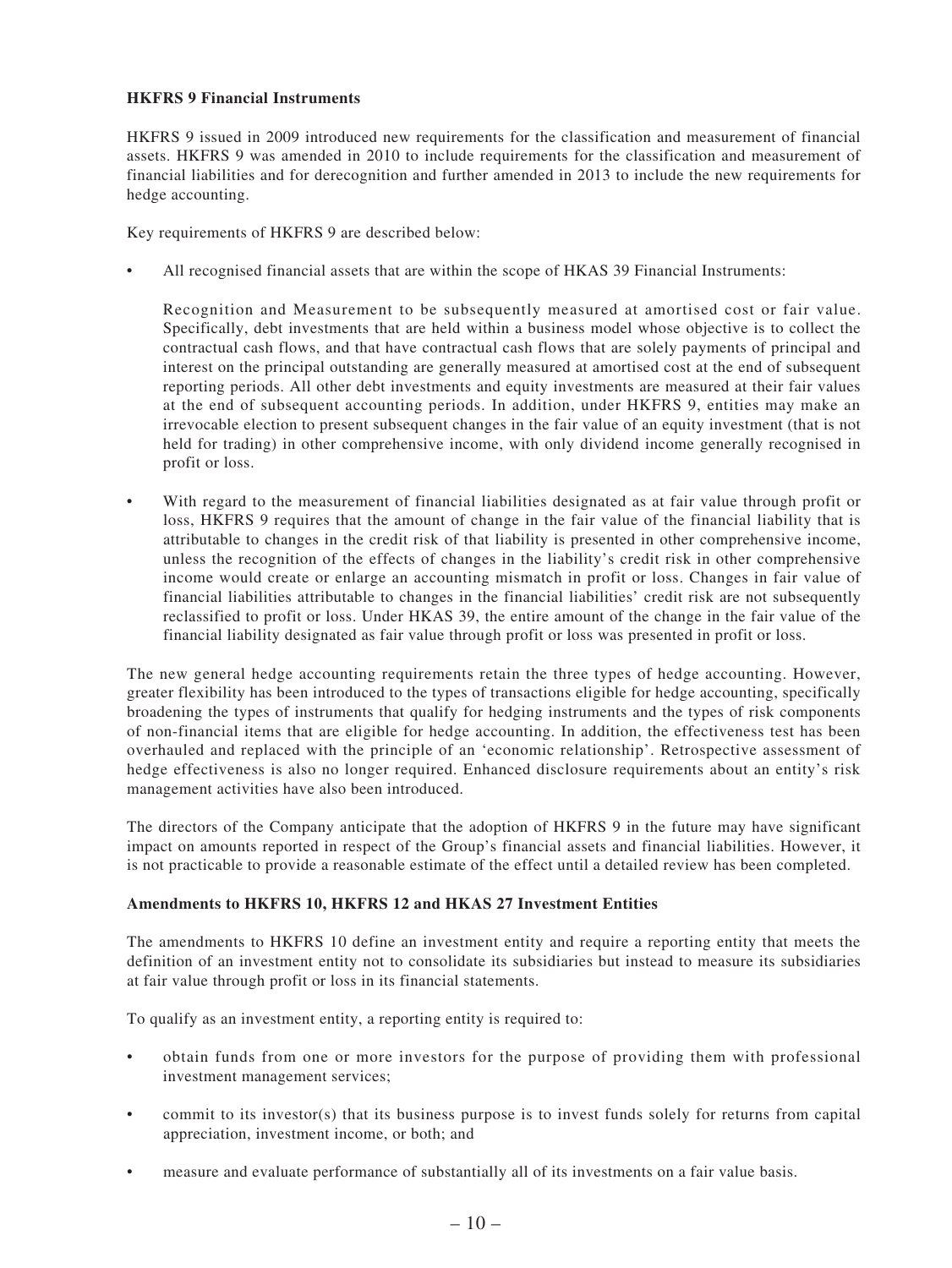Consequential amendments have been made to HKFRS 12 and HKAS 27 to introduce new disclosure requirements for investment entities.

The amendments to HKFRS 10, HKFRS 12 and HKAS 27 are effective for annual periods beginning on or after 1 January 2014, with early application permitted. The directors of the Company anticipate that the application of the amendments will have no effect on the Group as the Company is not an investment entity.

### **Amendments to HKFRS 11 Accounting for Acquisitions of Interests in Joint Operations**

The amendments are issued to address the accounting for acquisitions of interest in joint operations, in which (i) the relevant principles on business combinations accounting in HKFRS 3 and other HKFRSs should be applied and (ii) the relevant information that is required in those HKFRSs in relation to business combination should be disclosed. The amendments to HKFRS 11 is effective for annual periods beginning on or after 1 January 2016, with early application permitted. The directors of the Company anticipate that the application of the amendments will have no material impact on the consolidated financial statements.

### **Amendments to HKAS 16 and HKAS 38 Clarification of Acceptance Methods of Depreciation and Amortisation**

The amendments establish the principle for the basis of depreciation and amortisation as being the expected pattern of consumption of the future economic benefits of an asset. The amendments clarify that the use of revenue-based methods to calculate the depreciation of an asset is not appropriate because revenue generated by an activity that includes the use of an asset generally reflects factors other than the consumption of the economic benefits embodied in the asset. The amendments also clarify that revenue is generally presumed to be an inappropriate basis for measuring the consumption of the economic benefits embodied in an intangible asset. This presumption, however, can be rebutted in certain limited circumstances.

The amendments are effective for annual periods beginning on or after 1 January 2016 with early application permitted. The directors of the Company anticipate that the application of the amendments will have no material impact on the consolidated financial statements.

### **Amendments to HKAS 19 Defined Benefit Plans: Employee Contributions**

The amendments to HKAS 19 clarify how an entity should account for contributions made by employees or third parties to defined benefit plans, based on whether those contributions are dependent on the number of years of service provided by the employee.

For contributions that are independent of the number of years of service, the entity may either recognise the contributions as a reduction in the service cost in the period in which the related service is rendered, or to attribute them to the employees' periods of service using the projected unit credit method; whereas for contributions that are dependent on the number of years of service, the entity is required to attribute them to the employees' periods of service.

The directors of the Company do not anticipate that the application of these amendments to HKAS 19 will have a significant impact on the Group's consolidated financial statements as the Group does not have any defined benefit plans.

#### **Amendments to HKAS 32 Offsetting Financial Assets and Financial Liabilities**

The amendments to HKAS 32 clarify existing application issues relating to the offset of financial assets and financial liabilities requirements. Specifically, the amendments clarify the meaning of "currently has a legally enforceable right of set-off" and "simultaneous realisation and settlement".

The directors of the Company do not anticipate that the application of these amendments to HKAS 32 will have a significant impact on the Group's consolidated financial statements as the Group does not have any financial assets and financial liabilities that qualify for offset.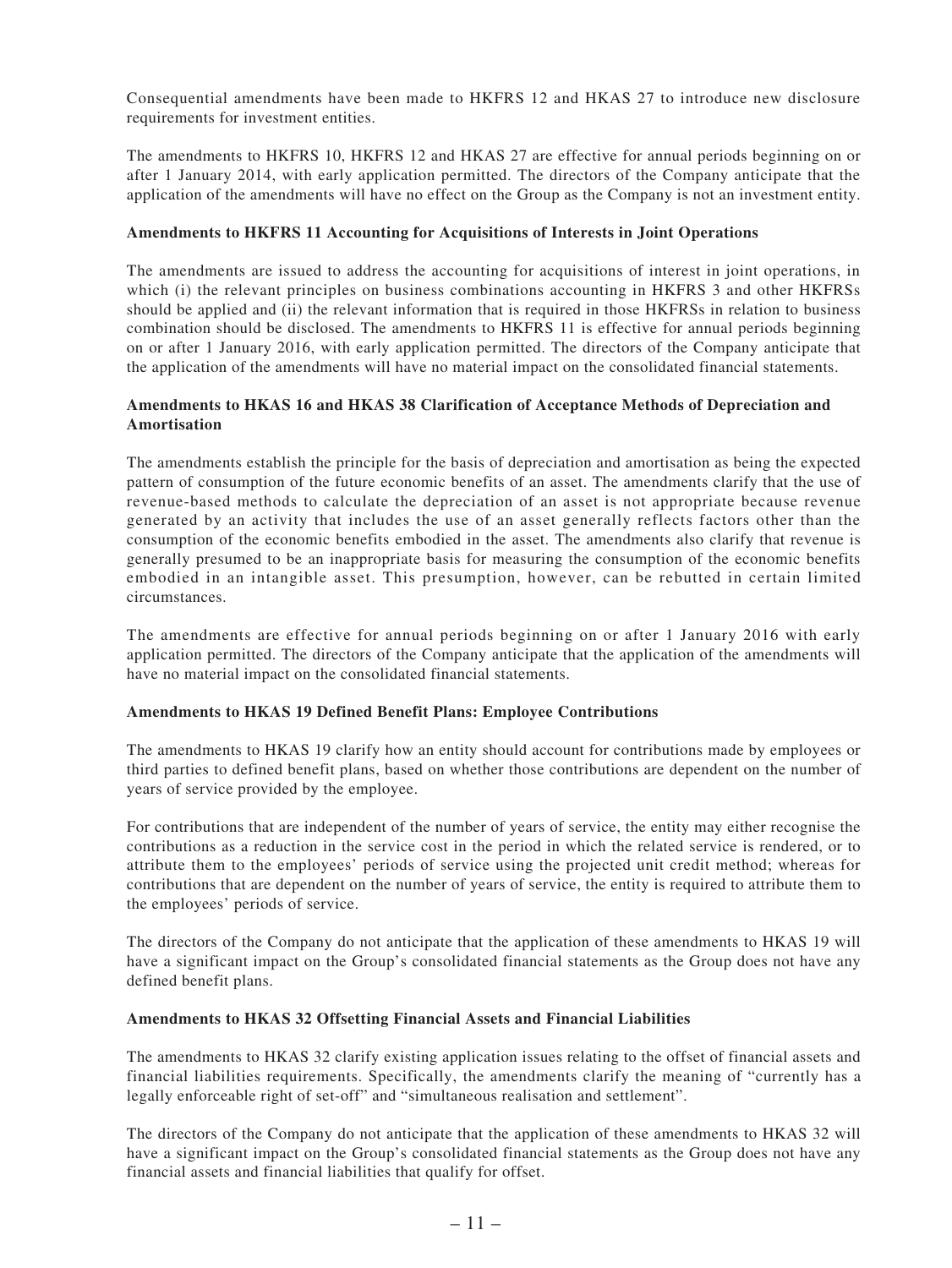#### **Amendments to HKAS 36 Recoverable Amount Disclosures for Non-Financial Assets**

The amendments to HKAS 36 remove the requirement to disclose the recoverable amount of a cash generating unit ("CGU") to which goodwill or other intangible assets with indefinite useful lives had been allocated when there has been no impairment or reversal of impairment of the related CGU. Furthermore, the amendments introduce additional disclosure requirements regarding the fair value hierarchy, key assumptions and valuation techniques used when the recoverable amount of an asset or CGU was determined based on its fair value less costs of disposal.

The directors of the Company do not anticipate that the application of these amendments to HKAS 36 will have a significant impact on the Group's consolidated financial statements.

### **Amendments to HKAS 39 Novation of Derivatives and Continuation of Hedge Accounting**

The amendments to HKAS 39 provide relief from the requirement to discontinue hedge accounting when a derivative hedging instrument is novated under certain circumstances. The amendments also clarify that any change to the fair value of the derivative hedging instrument arising from the novation should be included in the assessment of hedge effectiveness.

The directors of the Company do not anticipate that the application of these amendments to HKAS 39 will have any effect on the Group's consolidated financial statements as the Group does not have any derivatives that are subject to novation.

### **HK (IFRIC)-Int 21 Levies**

HK (IFRIC)-Int 21 Levies addresses the issue of when to recognise a liability to pay a levy. The interpretation defines a levy, and specifies that the obligating event that gives rise to the liability is the activity that triggers the payment of the levy, as identified by legislation. The interpretation provides guidance on how different levy arrangements should be accounted for, in particular, it clarifies that neither economic compulsion nor the going concern basis of financial statements preparation implies that an entity has a present obligation to pay a levy that will be triggered by operating in a future period.

The directors of the Company anticipate that the application of HK (IFRIC)-Int 21 will have no effect on the Group's consolidated financial statements as the Group does not have any levy arrangements.

Other than disclosed above, the directors of the Company anticipate that the application of the other new and revised HKFRSs will have no material impact on the results and the financial position of the Group.

### **3. SEGMENT INFORMATION**

Information reported to the board of directors of the Group, being the chief operating decision maker, for the purposes of resource allocation and assessment of segment performance focuses on types of services provided.

For management purposes, the Group is currently organised into two major operating segments which are the same as the reportable segments of the group: hotel business and corporate and others.

The two reportable and operating segments are as follows:

| Hotel business       |                          | hotel and restaurant operations in the People's Republic of China (the<br>" $PRC$ "                                                        |
|----------------------|--------------------------|--------------------------------------------------------------------------------------------------------------------------------------------|
| Corporate and others | $\overline{\phantom{a}}$ | investment in equity investment at fair value through profit or loss,<br>corporate income, expense items, corporate assets and liabilities |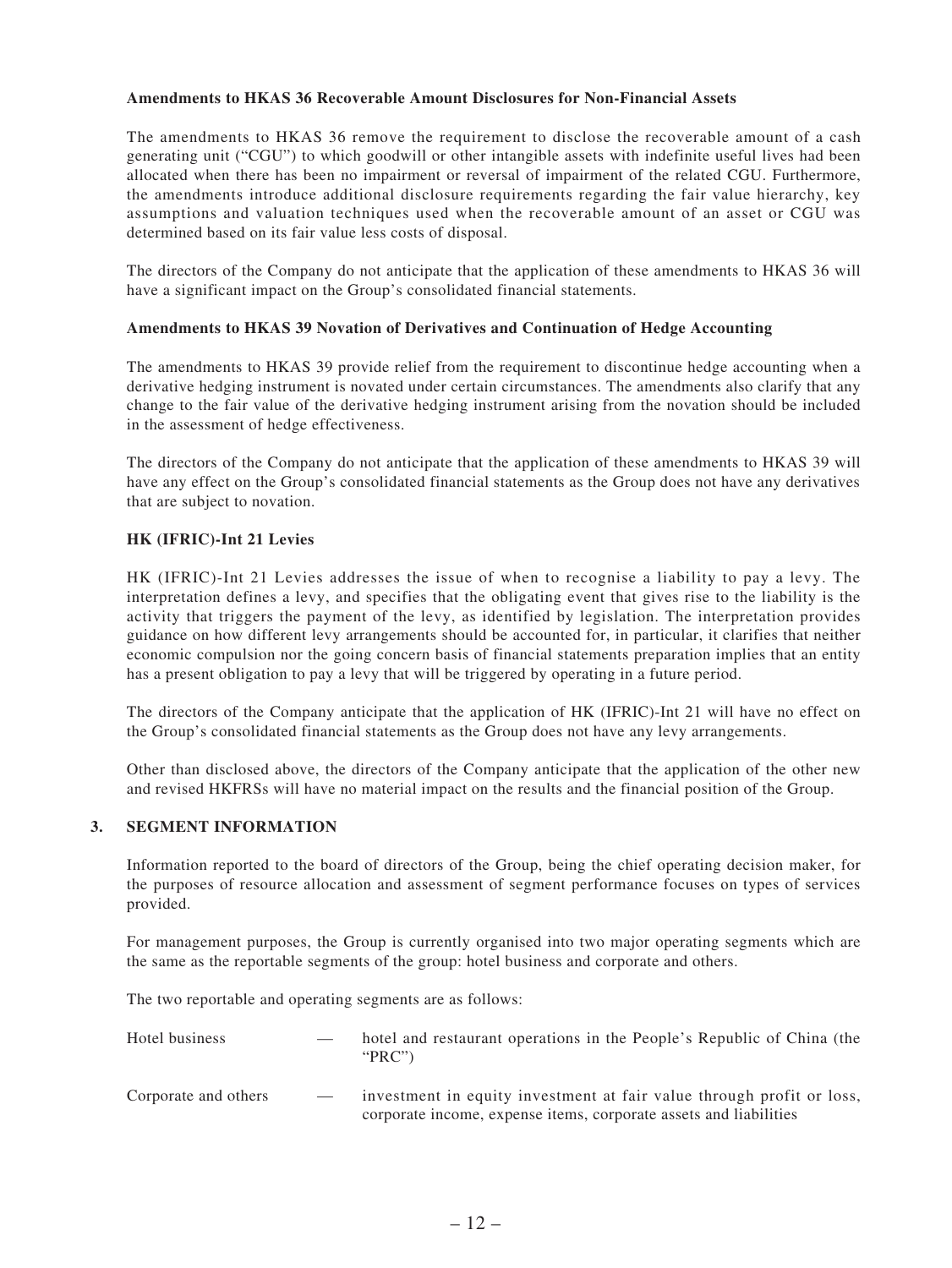#### **(a) Segment revenue and results**

The following is an analysis of the Group's turnover and results by reportable and operating segments for the years ended 31 March:

|                                           | <b>Hotel business</b>   |                         |                         | Corporate and others |                         | <b>Total</b>     |  |
|-------------------------------------------|-------------------------|-------------------------|-------------------------|----------------------|-------------------------|------------------|--|
|                                           | 2014<br><b>HK\$'000</b> | 2013<br><b>HK\$'000</b> | 2014<br><b>HK\$'000</b> | 2013<br>HK\$'000     | 2014<br><b>HK\$'000</b> | 2013<br>HK\$'000 |  |
| Turnover                                  |                         |                         |                         |                      |                         |                  |  |
| Sales to external customers               | 121,384                 | 157,908                 |                         |                      | 121,384                 | 157,908          |  |
| Other revenue                             | 2,582                   | 1,925                   | 193                     | 203                  | 2,775                   | 2,128            |  |
| Segment revenue                           | 123,966                 | 159,833                 | 193                     | 203                  | 124,159                 | 160,036          |  |
| Segment (loss) profit                     | (12,771)                | 3,116                   | 5,031                   | (2,215)              | (7,740)                 | 901              |  |
| Finance costs                             |                         |                         |                         |                      | (23, 372)               | (30, 739)        |  |
| Provision for litigation                  |                         |                         |                         |                      | (166, 780)              |                  |  |
| Gain on deregistration of<br>a subsidiary |                         |                         |                         |                      | 119                     |                  |  |
| Gain on modifications of terms            |                         |                         |                         |                      |                         |                  |  |
| of convertible bond                       |                         |                         |                         |                      |                         | 4,589            |  |
| Loss before tax                           |                         |                         |                         |                      | (197, 773)              | (25, 249)        |  |

The accounting policies of the operating segments are the same as the Group's accounting policies. Segment (loss) profit represents the (loss from) profit earned by each segment without allocation of finance costs, provision for litigation, gain on deregistration of a subsidiary and gain on modifications of terms of convertible bond. This is the measure reported to the chief operating decision maker for the purposes of resource allocation and performance assessment.

#### **(b) Segment assets and liabilities**

The following is an analysis of the Group's assets and liabilities by reportable and operating segment:

|                                 | <b>Hotel business</b> |                 | Corporate and others |          | <b>Total</b>    |          |
|---------------------------------|-----------------------|-----------------|----------------------|----------|-----------------|----------|
|                                 | 2014                  | 2013            | 2014                 | 2013     | 2014            | 2013     |
|                                 | <b>HK\$'000</b>       | <b>HK\$'000</b> | <b>HK\$'000</b>      | HK\$'000 | <b>HK\$'000</b> | HK\$'000 |
| <b>ASSETS</b>                   |                       |                 |                      |          |                 |          |
| Segment and consolidated assets | 611,140               | 609,188         | 32,441               | 33,888   | 643,581         | 643,076  |
|                                 |                       |                 |                      |          |                 |          |
| <b>LIABILITIES</b>              |                       |                 |                      |          |                 |          |
| Segment liabilities             | 99,235                | 73.245          | 16,248               | 14.290   | 115,483         | 87,535   |
| Unallocated liabilities         |                       |                 |                      |          | 519,745         | 348,730  |
|                                 |                       |                 |                      |          |                 |          |
| Consolidated liabilities        |                       |                 |                      |          | 635,228         | 436,265  |
|                                 |                       |                 |                      |          |                 |          |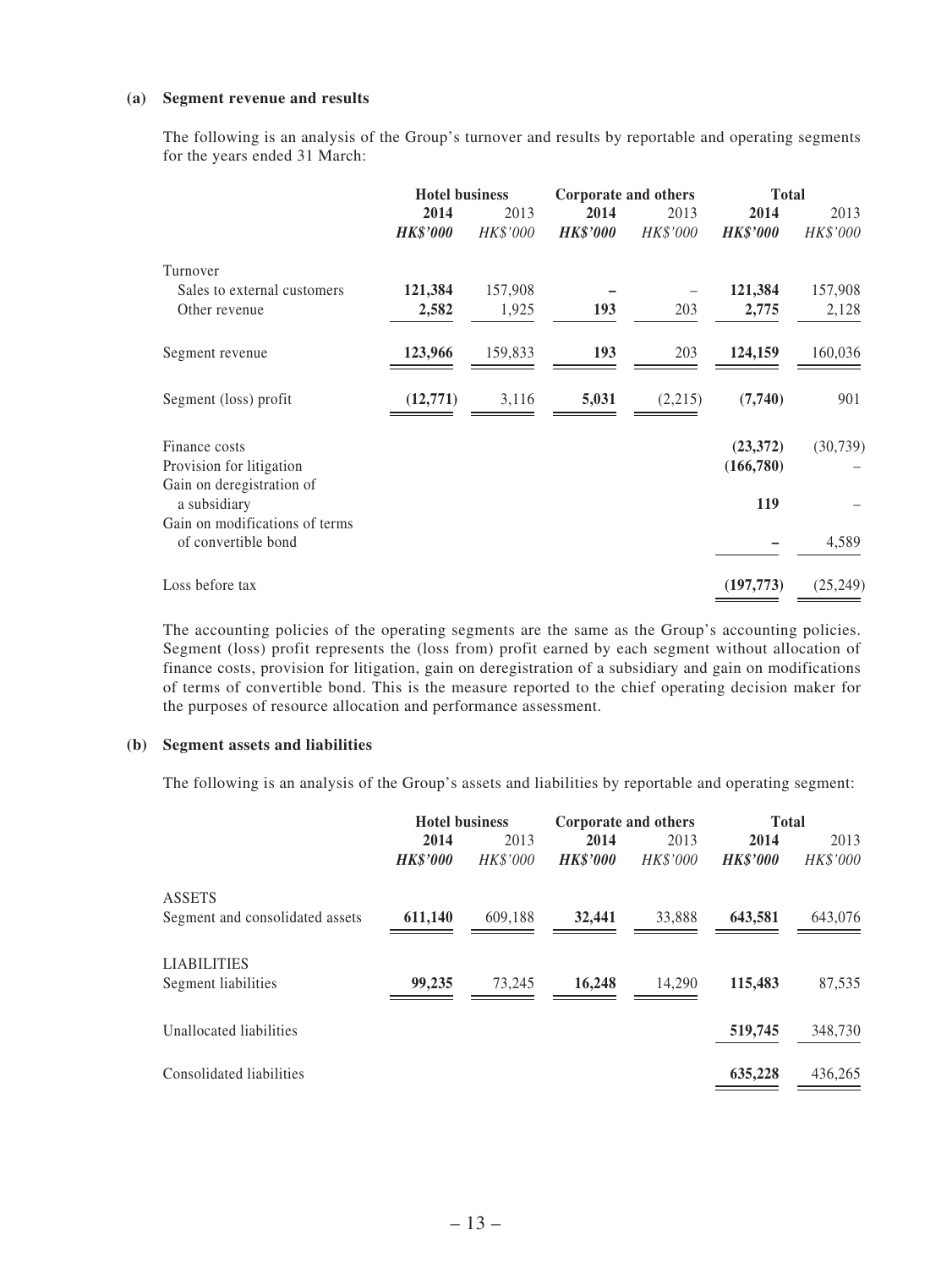For the purpose of monitoring segment performances and allocating resources between segments:

- all assets are allocated to operating segments;
- • all liabilities are allocated to operating segments other than tax payables, provision for litigation interest-bearing bank borrowings and convertible bond.

### **(c) Other segment information**

|                                                                                                                                                           | <b>Hotel business</b>   | <b>Corporate and others</b> |                         | <b>Total</b>     |                         |                  |
|-----------------------------------------------------------------------------------------------------------------------------------------------------------|-------------------------|-----------------------------|-------------------------|------------------|-------------------------|------------------|
|                                                                                                                                                           | 2014<br><b>HK\$'000</b> | 2013<br>HK\$'000            | 2014<br><b>HK\$'000</b> | 2013<br>HK\$'000 | 2014<br><b>HK\$'000</b> | 2013<br>HK\$'000 |
| Amounts included in the measure<br>of segment profit or loss or<br>segment assets:                                                                        |                         |                             |                         |                  |                         |                  |
| Depreciation of property, plant                                                                                                                           |                         |                             |                         |                  |                         |                  |
| and equipment                                                                                                                                             | 38,233                  | 34,387                      | 4                       | 3                | 38,237                  | 34,390           |
| Fair value gain on equity<br>investment at fair value                                                                                                     |                         |                             |                         |                  |                         |                  |
| through profit or loss                                                                                                                                    |                         |                             | 8,131                   | 1,745            | 8,131                   | 1,745            |
| Capital expenditure                                                                                                                                       | 29,013                  | 12,656                      |                         | 1                | 29,013                  | 12,657           |
| Impairment loss recognised on                                                                                                                             |                         |                             |                         |                  |                         |                  |
| other receivables                                                                                                                                         | 1,574                   |                             |                         |                  | 1,574                   |                  |
| Impairment loss recognised on                                                                                                                             |                         |                             |                         |                  |                         |                  |
| trade receivables                                                                                                                                         | 1,165                   | 14,315                      |                         |                  | 1,165                   | 14,315           |
| Reversal of impairment loss<br>recognised on trade receivables                                                                                            |                         |                             |                         |                  |                         |                  |
| in prior years                                                                                                                                            | (1, 337)                |                             |                         |                  | (1, 337)                |                  |
| Government grants                                                                                                                                         | (418)                   | (723)                       |                         |                  | (418)                   | (723)            |
| Bank interest income                                                                                                                                      | (50)                    | (438)                       |                         | (1)              | (50)                    | (439)            |
| Interests in joint ventures                                                                                                                               | 93,536                  | 98,603                      |                         |                  | 93,536                  | 98,603           |
| Share of results of joint ventures                                                                                                                        | 4,923                   | 333                         |                         |                  | 4,923                   | 333              |
| Loss on written off of property,                                                                                                                          |                         |                             |                         |                  |                         |                  |
| plant and equipment                                                                                                                                       | 352                     |                             |                         |                  | 352                     |                  |
| (Gain) loss on disposal of                                                                                                                                |                         |                             |                         |                  |                         |                  |
| property, plant and equipment                                                                                                                             | (1)                     | 548                         |                         |                  | (1)                     | 548              |
| Amounts regularly provided to the<br>chief operating decision maker<br>but not included in the measure<br>of segment profit or loss or<br>segment assets: |                         |                             |                         |                  |                         |                  |
| Income tax expense                                                                                                                                        |                         |                             |                         |                  |                         |                  |
| Finance cost                                                                                                                                              | 15,639                  | 18,855                      | 7,733                   | 11,884           | 23,372                  | 30,739           |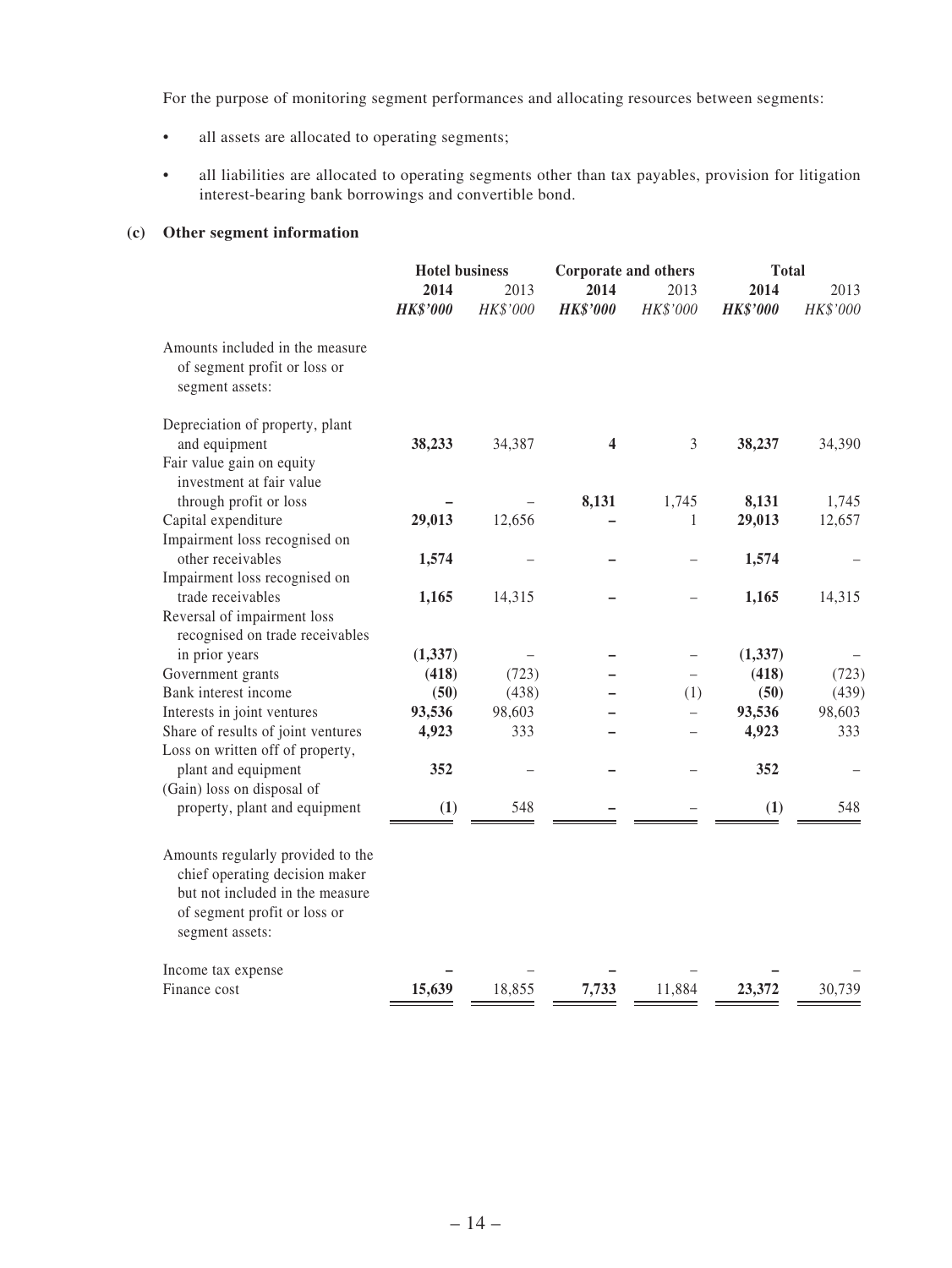### **(d) Geographical segment**

The Group operates in two principal geographical areas: the PRC (country of domicile) and Hong Kong.

Information about the Group's revenue from external customers is presented based on the location of the operations and information about its non-current assets is presented based on the geographical location of the assets as detailed below:

|           | <b>Revenue from</b> |            |                           |          |
|-----------|---------------------|------------|---------------------------|----------|
|           | external customers  |            | <b>Non-current assets</b> |          |
|           | For the             | For the    |                           |          |
|           | year ended          | year ended | As at                     | As at    |
|           | 2014                | 2013       | 2014                      | 2013     |
|           | <b>HK\$'000</b>     | HK\$'000   | <b>HK\$'000</b>           | HK\$'000 |
| The PRC   | 121,384             | 157,908    | 571,037                   | 586,134  |
| Hong Kong |                     |            |                           | 10       |

### **(e) Information about major customers**

During the year, none of the Group's turnover was derived from transactions with individual external customers contributing over 10 per cent of the Group's turnover (2013: nil).

## **4. TURNOVER**

Turnover represents the fair value of the consideration received and receivable from outside customers during the year. An analysis of the Group's turnover for the year is as follows:

|    |                                                             | 2014<br><b>HK\$'000</b> | 2013<br>HK\$'000 |
|----|-------------------------------------------------------------|-------------------------|------------------|
|    | Hotel business                                              | 121,384                 | 157,908          |
| 5. | <b>OTHER INCOME</b>                                         |                         |                  |
|    |                                                             | 2014                    | 2013             |
|    |                                                             | <b>HK\$'000</b>         | HK\$'000         |
|    | Bank interest income                                        | 50                      | 439              |
|    | Dividend income from an equity investment at fair value     |                         |                  |
|    | through profit or loss                                      | 186                     | 190              |
|    | Government grants                                           | 418                     | 723              |
|    | Reversal of impairment loss recognised on trade receivables |                         |                  |
|    | in prior years                                              | 1,337                   |                  |
|    | Other                                                       | 784                     | 776              |
|    |                                                             | 2,775                   | 2,128            |

*Note:* Government grants in respect of encouragement of development of the Group were recognised at the time the Group fulfilled the relevant granting conditions.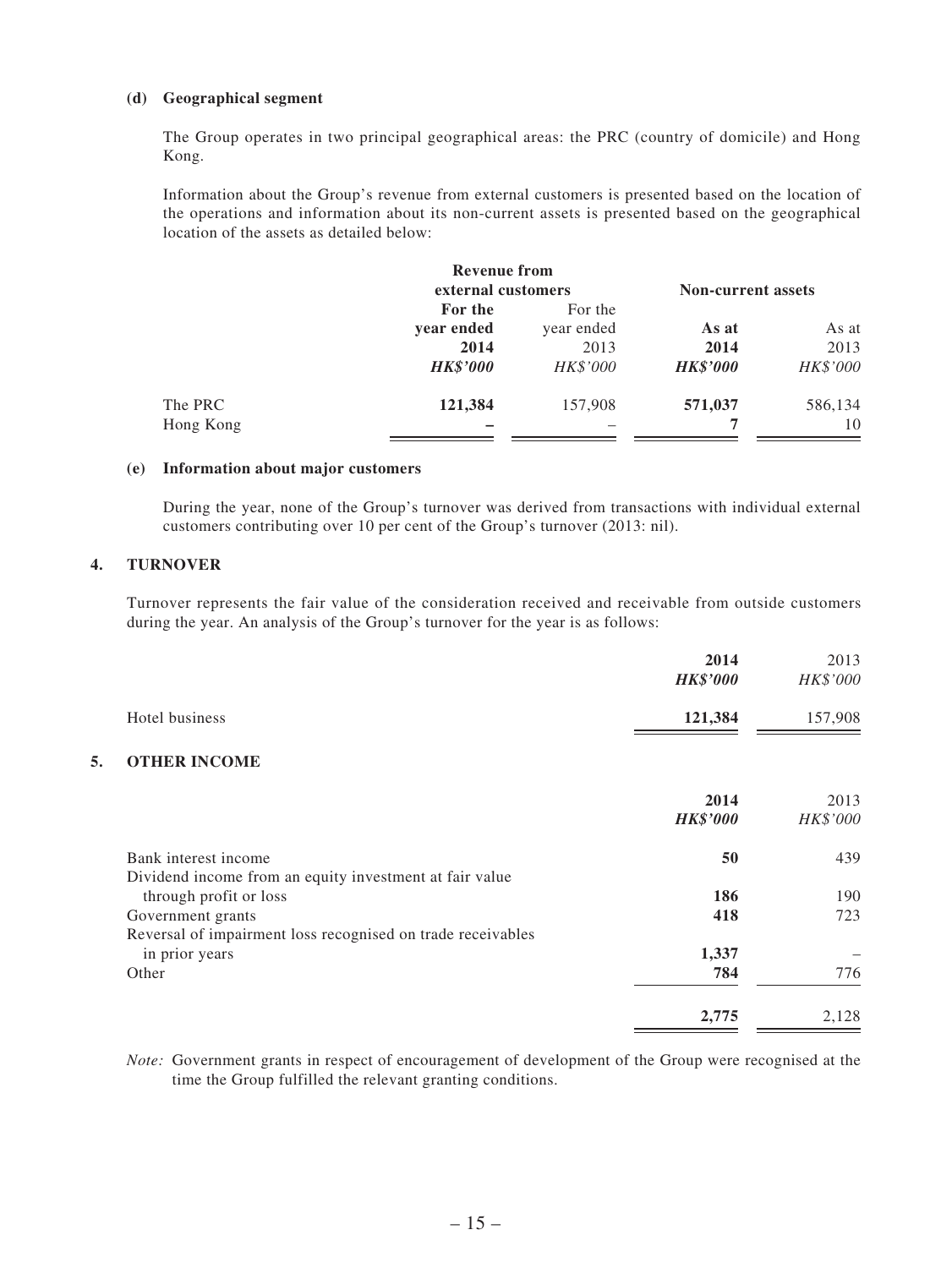## **6. FINANCE COSTS**

|    |                                                                | 2014<br><b>HK\$'000</b> | 2013<br>HK\$'000 |
|----|----------------------------------------------------------------|-------------------------|------------------|
|    | Interest on bank borrowings wholly repayable within five years | 15,639                  | 18,855           |
|    | Effective interest expense on convertible bond                 | 7,733                   | 11,884           |
|    |                                                                | 23,372                  | 30,739           |
| 7. | <b>INCOME TAX EXPENSE</b>                                      |                         |                  |
|    |                                                                | 2014                    | 2013             |
|    |                                                                | <b>HK\$'000</b>         | HK\$'000         |
|    | Current tax:                                                   |                         |                  |
|    | PRC Enterprise Income Tax ("EIT")                              |                         |                  |
|    | Deferred tax                                                   |                         |                  |
|    |                                                                |                         |                  |
|    |                                                                |                         |                  |

Pursuant to the rules and regulations of the Bermuda, the Company is not subject to any income tax in the Bermuda.

No provision for Hong Kong Profits Tax has been made in the consolidated financial statements as the Group did not generate any assessable profit arising from Hong Kong for both years.

Under the Law of the People's Republic of China on Enterprise Income Tax (the "EIT Law") and Implementation Regulation of the EIT Law, the tax rate of the PRC subsidiary is 25% for both years. No provision for EIT has been made in the consolidated financial statements as the Group did not generate any assessable profit for both years.

The tax expense for the year can be reconciled to the loss before tax per the consolidated statement of profit or loss and other comprehensive income as follows:

|                                                                      | 2014<br><b>HK\$'000</b> | 2013<br>HK\$'000 |
|----------------------------------------------------------------------|-------------------------|------------------|
| Loss before tax                                                      | (197, 773)              | (25, 249)        |
| Tax at the domestic income tax rate at $25\%$ (2013: $25\%$ ) (note) | (49, 444)               | (6,312)          |
| Tax effect of income not taxable                                     | (182)                   | (629)            |
| Tax effect of expenses not deductible                                | 43,057                  | 6,858            |
| Tax effect of share of results of joint ventures                     | 1,231                   | 83               |
| Tax effect of tax loss not recognised                                | 5,338                   |                  |
| Tax expense for the year                                             |                         |                  |

*Note:* The domestic tax rate (which is the People's Republic of China on EIT rate) in the jurisdiction where the operation of the Group is substantially based is used.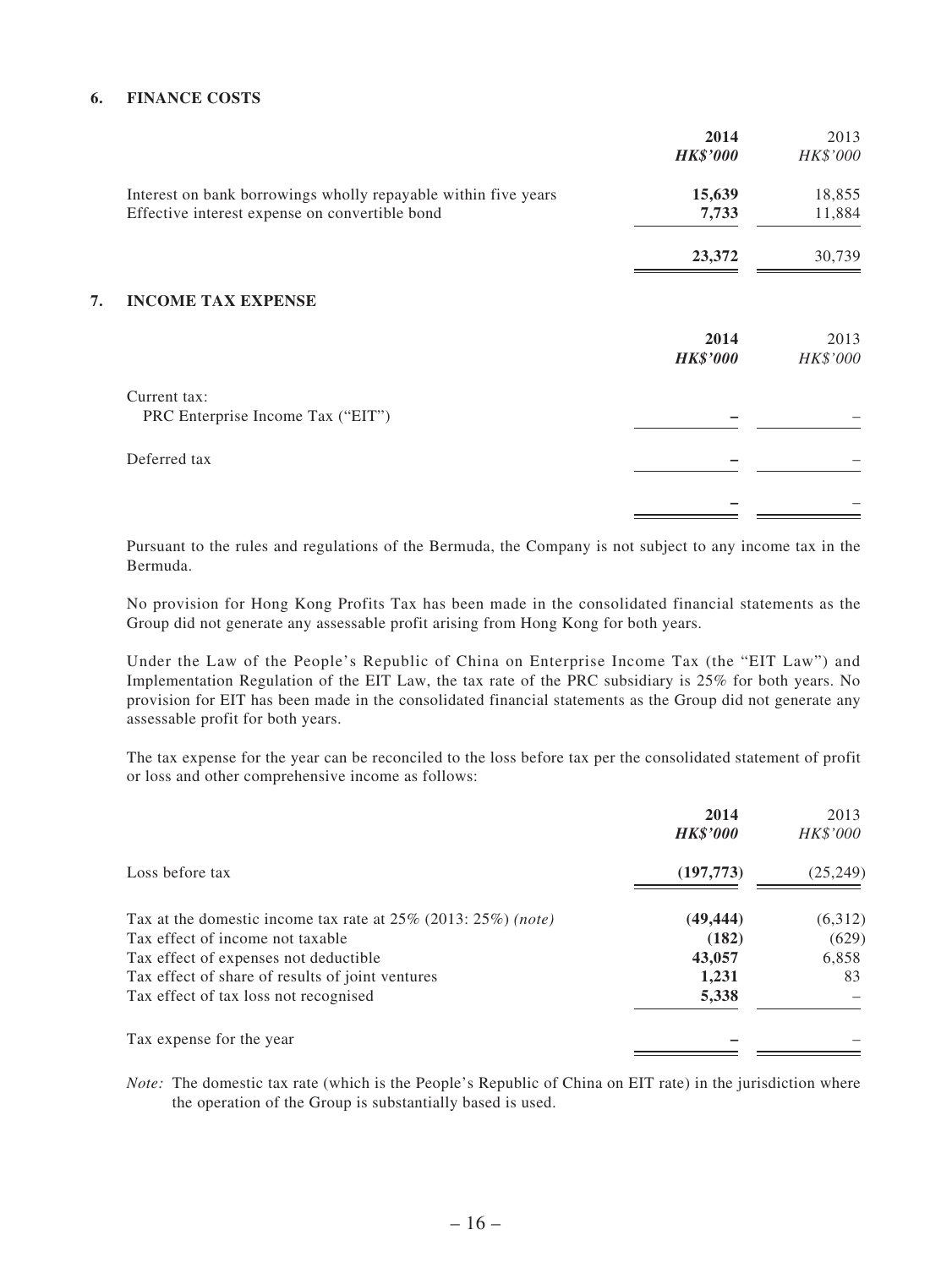## **8. LOSS FOR THE YEAR**

The Group's loss for the year has been arrived at after charging:

|                                                                                                                  | 2014            | 2013     |
|------------------------------------------------------------------------------------------------------------------|-----------------|----------|
|                                                                                                                  | <b>HK\$'000</b> | HK\$'000 |
| Directors' and chief executive's emoluments<br>Retirement benefit scheme contributions (excluding contributions) | 1,150           | 1,056    |
| for directors and chief executive)                                                                               | 4,657           | 3,549    |
| Other staff costs                                                                                                | 26,132          | 26,580   |
| Total employee benefit expenses                                                                                  | 31,939          | 31,185   |
| Depreciation of property, plant and equipment                                                                    | 38,237          | 34,390   |
| Auditor's remuneration                                                                                           | 612             | 480      |
| Minimum lease payment under operating leases of offices properties                                               | 468             | 416      |
| Loss on written off of property, plant and equipment                                                             | 352             |          |
| Loss on disposal of property, plant and equipment                                                                |                 | 548      |
| Impairment loss recognised on trade receivables                                                                  |                 |          |
| (included in other operating expenses)                                                                           | 1,165           | 14,315   |
| Impairment loss recognised on other receivables                                                                  |                 |          |
| (included in other operating expenses)                                                                           | 1,574           |          |

## **9. LOSS PER SHARE**

The calculation of the basic and diluted loss per share attributable to the owners of the Company is based on the following data:

|                                                                                                                  | 2014<br><b>HK\$'000</b> | 2013<br>HK\$'000 |
|------------------------------------------------------------------------------------------------------------------|-------------------------|------------------|
| Loss                                                                                                             |                         |                  |
| Loss for the purpose of basic loss per share<br>Loss for the year attributable to the owners of the Company      | (197, 298)              | (24, 667)        |
| Effect of dilutive potential ordinary shares:<br>Interest on convertible bond                                    | 7,733                   | 11,884           |
| Loss for the purpose of diluted loss per share                                                                   | (189, 565)              | (12, 783)        |
|                                                                                                                  | 2014<br>'000            | 2013<br>'000     |
| <b>Number of shares</b><br>Weighted average number of ordinary shares for the purpose of<br>basic loss per share | 347,326                 | 347,326          |
| Effect of dilutive potential ordinary shares<br>Convertible bond                                                 | 324,763                 | 324,763          |
| Weighted average number of ordinary shares for the purpose of<br>diluted loss per share                          | 672,089                 | 672,089          |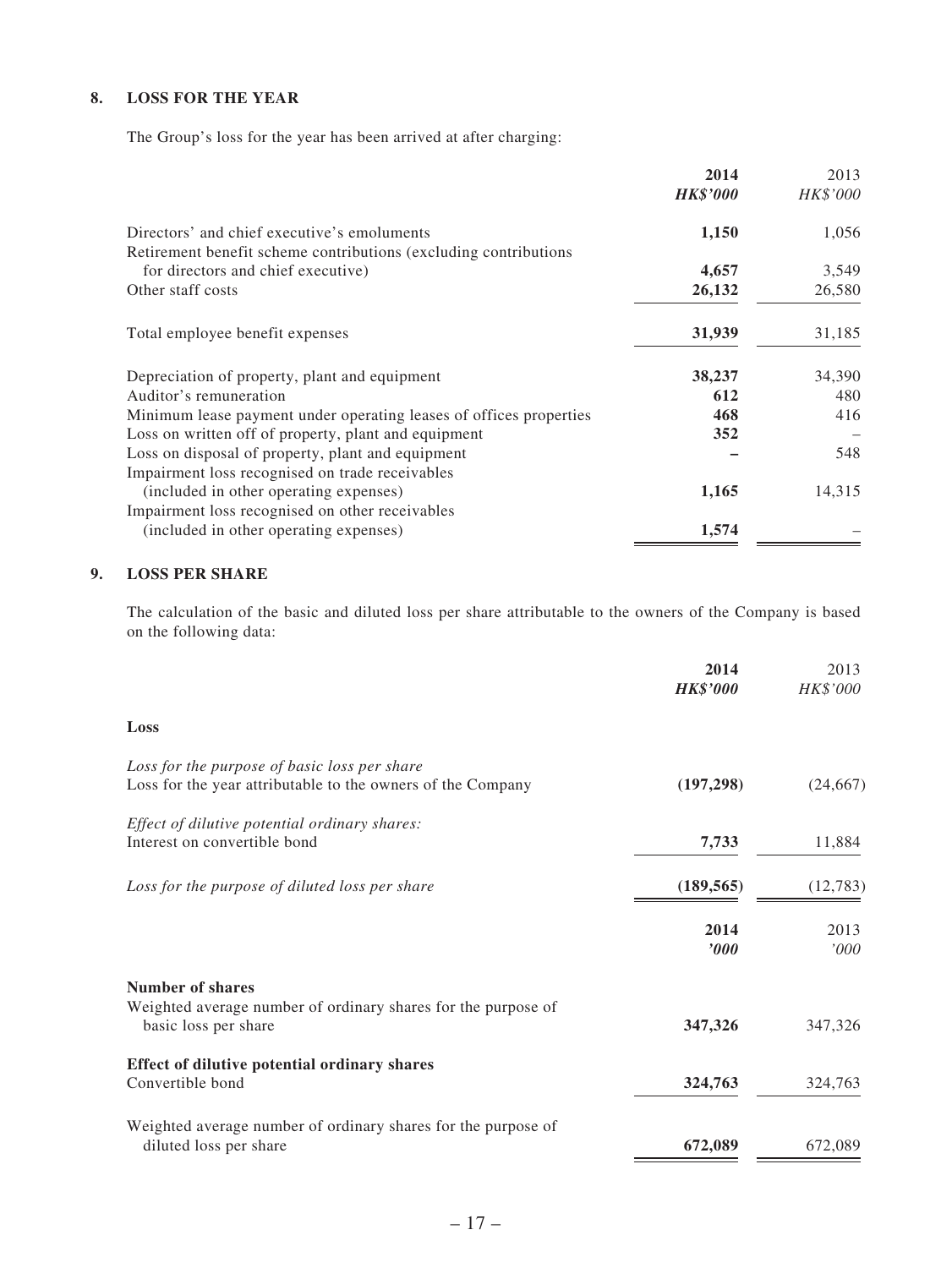|                                                       | 2014    | 2013   |
|-------------------------------------------------------|---------|--------|
| Basic and diluted loss per share <i>(in HK cents)</i> | (56.80) | (7.10) |

For the year ended 31 March 2014 and 2013, because the diluted loss per share amount decreased when taking the convertible bond into account, the convertible bond had an anti-dilutive effect on the basic loss per share for the year and were ignored in the calculation of diluted loss per share. Therefore, diluted loss per share amounts are based on the loss for the year attributable to owners of the Company of approximately HK\$197,298,000 (2013: HK\$24,667,000), and the weighted average number of ordinary shares of approximately 347,326,000 (2013: 347,326,000) in issue during the year.

### **10. INVENTORIES**

|                                    | 2014<br><b>HK\$'000</b> | 2013<br>HK\$'000 |
|------------------------------------|-------------------------|------------------|
| Raw materials                      | 530                     | 652              |
| Low-valued consumables             | 1,207                   | 1,279            |
| Consumables                        | 482                     | 575              |
|                                    | 2,219                   | 2,506            |
| <b>TRADE RECEIVABLES</b><br>11.    |                         |                  |
|                                    | 2014                    | 2013             |
|                                    | <b>HK\$'000</b>         | HK\$'000         |
| Trade receivables                  | 20,184                  | 21,586           |
| Less: allowance for doubtful debts | (14, 948)               | (15, 136)        |
|                                    | 5,236                   | 6,450            |

Settlement of trade receivables is in accordance with the terms specified in the contracts governing the relevant transactions. The Group allows credit period ranging from cash on delivery of services to 60 days. A longer credit period is granted to a few customers with long business relationship with the Group and with strong financial positions. The Group does not hold any collateral over these balances.

(a) The following is an aged analysis of trade receivables net of allowance for doubtful debts based on the invoice dates at the end of the reporting period which approximated the respective revenue recognition dates:

|                 | 2014<br><b>HK\$'000</b> | 2013<br>HK\$'000 |
|-----------------|-------------------------|------------------|
| Within 30 days  | 2,793                   | 1,950            |
| 31 days-60 days | 1,323                   | 1,950            |
| 61 days-90 days | 68                      | 974              |
| Over 90 days    | 1,052                   | 1,576            |
|                 | 5,236                   | 6,450            |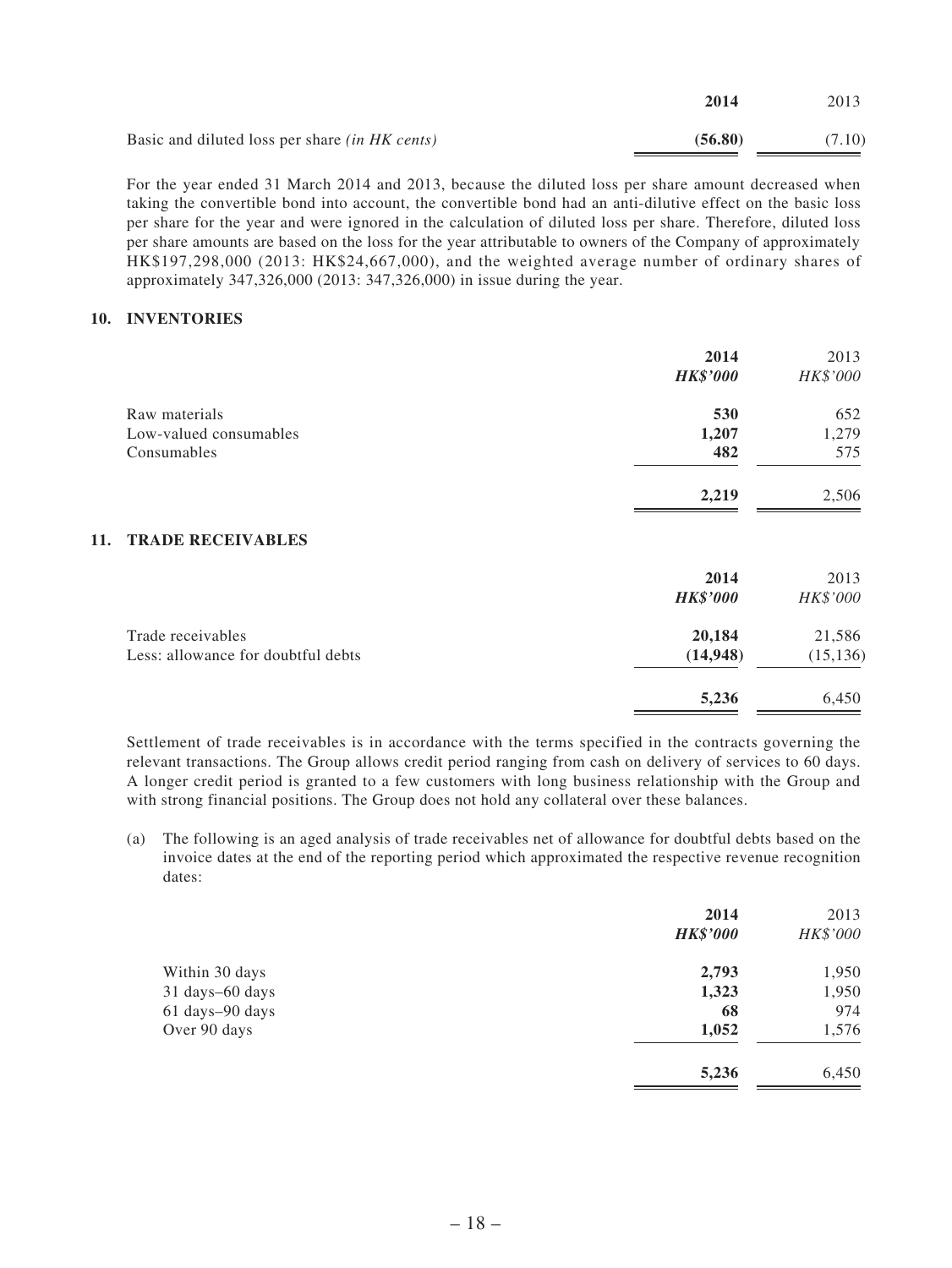(b) Movements in the allowance for doubtful debts during the year are as follows:

| 2014            | 2013     |
|-----------------|----------|
| <b>HK\$'000</b> | HK\$'000 |
| 15,136          | 808      |
| 1,165           | 14,315   |
| (1,337)         |          |
| (16)            | 13       |
| 14,948          | 15,136   |
|                 |          |

Included in the allowance for doubtful debts are individually impaired trade receivables with an aggregate balance of approximately HK\$14,948,000 (2013: HK\$15,136,000) which were in severe financial difficulties. Impairment loss of approximately HK\$1,165,000 (2013: HK\$14,315,000) has been recognised during the year ended 31 March 2014 accordingly.

(c) As at 31 March 2014, approximately HK\$1,120,000 (2013: HK\$2,550,000) of the Group's trade receivables were past due as at the reporting date but not impaired. The ageing analysis of these past due but not impaired receivables is as follows:

|                            | 2014<br><b>HK\$'000</b> | 2013<br>HK\$'000 |
|----------------------------|-------------------------|------------------|
| Less than 30 days past due | 17                      | 244              |
| 31 to 90 days past due     | 136                     | 988              |
| Over 90 days past due      | 967                     | 1,318            |
|                            | 1,120                   | 2,550            |

Trade receivables that were neither past due nor impaired related to a large number of diversified customers for whom there was no recent history of default. Trade receivables that were past due but not impaired were related to a number of individual customers that have a good track record with the Group. Based on past experience, management believes that no impairment allowance is necessary in respect of these balances that are still considered fully recoverable.

## **12. TRADE PAYABLES**

Ageing analysis of the Group's trade payables at the end of the reporting period presented based on the invoice dates are as follows:

|        | HK\$'000        |
|--------|-----------------|
| 2,497  | 2,774           |
| 2,308  | 2,334           |
| 8,767  | 8,397           |
| 13,572 | 13,505          |
|        | <b>HK\$'000</b> |

The credit period on purchases of goods ranges from cash on delivery to 90 days. The Group has financial risk management policies in place to ensure that all payables are settled within the credit time frame.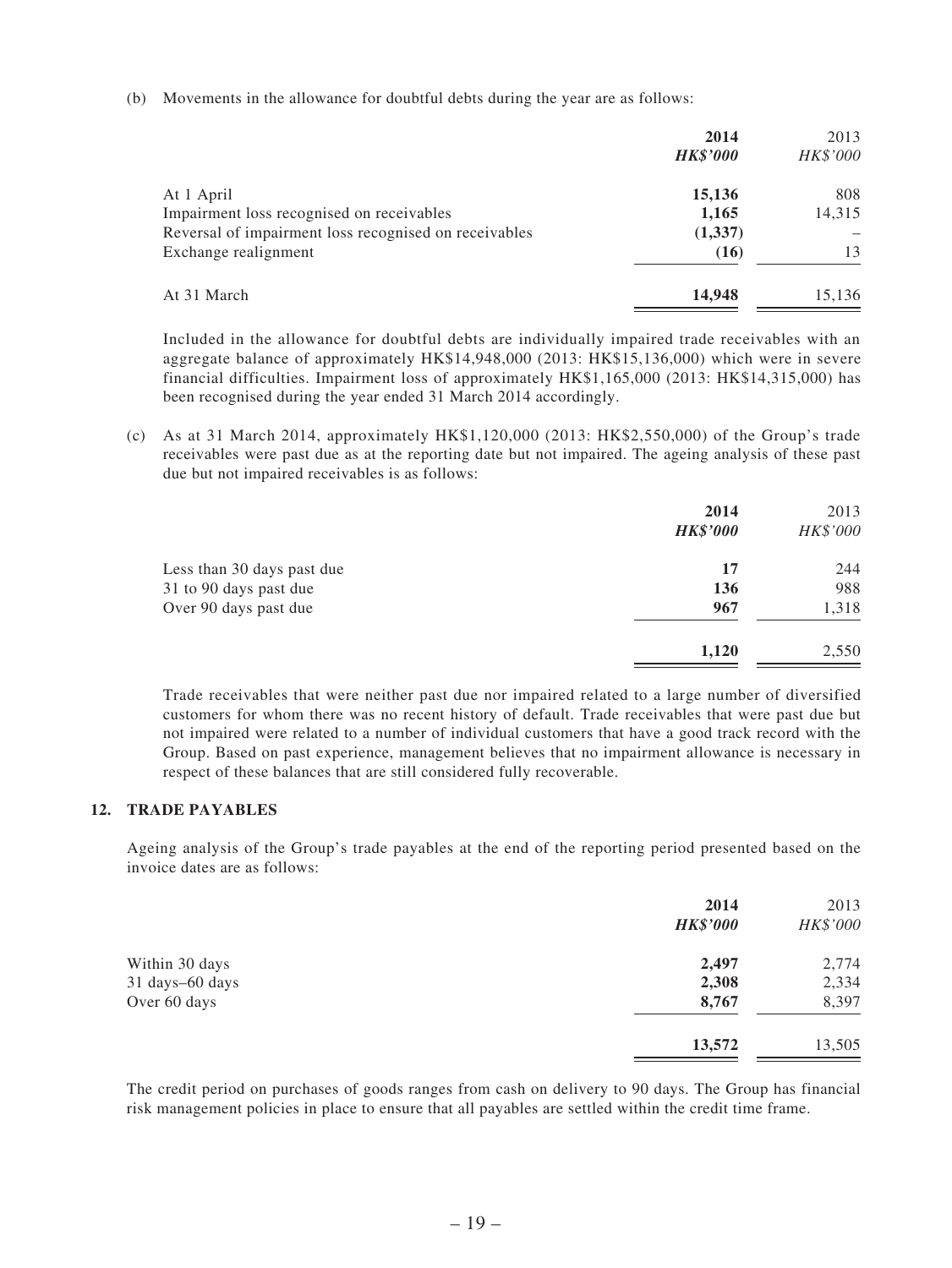### **13. CONVERTIBLE BOND**

On 28 March 2008, the Company issued a five-year, 1% convertible bond with nominal value of HK\$120,000,000 (the "Bond") to Tanisca Investment Limited ("Tanisca"). Interest is payable half year in arrears. The Bond is convertible at any time from the first anniversary of the issue date to the maturity date of 28 March 2013, at the holder's option, into 200,000,000 ordinary shares of the Company at an initial conversion price of HK\$0.6 per share, subject to adjustments in certain events. The Bond may be redeemed at the option of the Company in whole or in part, upon written confirmation obtained from the bondholder in accordance with the terms of the Bond, or by the bondholder under certain circumstances. Unless previously redeemed, purchased and cancelled or converted, all the outstanding Bond will be converted into ordinary shares of the Company on the maturity date.

On 12 June 2008, the Company, by a right issue, allotted and issued 208,395,600 ordinary shares of HK\$0.01 each at the price HK\$0.5 per share. As a result, the conversion price of the Bond was adjusted from HK\$0.6 per share to HK\$0.3695 per share, and the number of shares falling to be issued upon full conversion of the Bond was adjusted from 200,000,000 to 324,763,193 shares.

On 28 March 2013, the Group has entered into a deed of amendment ("Deed of Amendment") with Tanisca to extend the maturity date of the Bond of principal amount of HK\$120,000,000 from 28 March 2013 to 28 March 2015. The conversion price remained at HK\$0.3695 per share and if any of the Bond has not been converted subsequently, it shall be redeemed on the extended maturity date on 28 March 2015 ("modification"). On 20 May 2013, the shareholders have duly passed the Deed of Amendment in special general meeting.

The fair value of the liability component of the Bond was estimated at the issuance date using an equivalent market interest rate for a similar bond without a conversion option. The effective interest rate of the Bond was 6.84% (2013: 11.16%) per annum. The residual amount was assigned as the equity component of the Bond and is included in shareholders' equity.

The modification resulted in the extinguishment of the financial liability of the Bond and the recognition of its new financial liability and equity components. The fair value of the new liability immediately following the modification was approximately HK\$106,458,000. The financial liability was determined using an effective interest rate of 6.84% (2013: 11.16%).

Subsequent to the year ended 31 March 2014, pursuant to a special resolution duly passed on 29 June 2014 at a special general meeting of the Company, the maturity date of the convertible bond of HK\$120,000,000 originally maturing on 28 March 2015 was extended to 30 April 2018 (the "2nd Amendment"). Details are already set out in the Company's announcement on 12 June 2014 and 29 June 2014.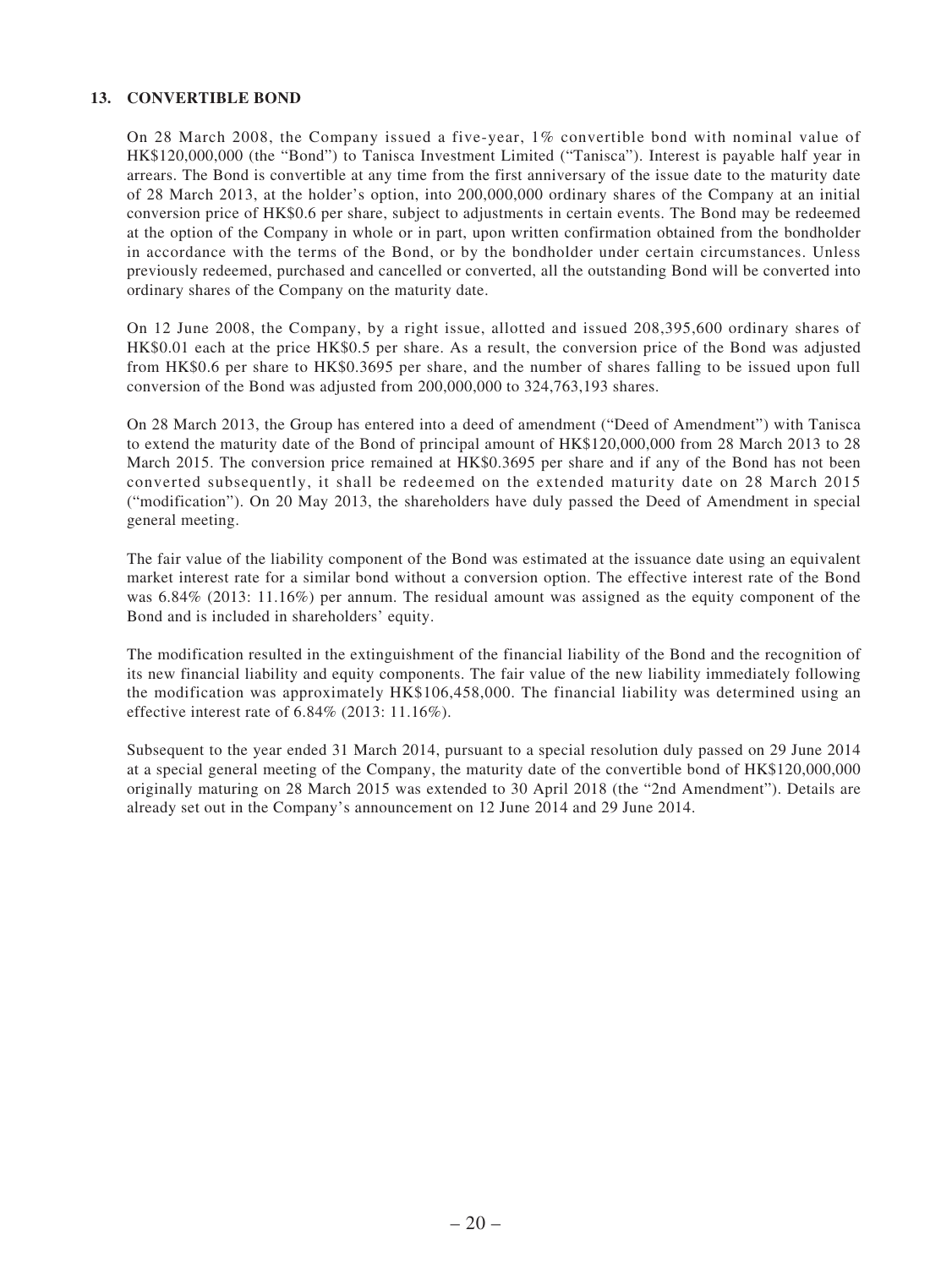The Bond has been split as to the liability and equity components, as follows:

|           | <b>Equity</b>   |              |
|-----------|-----------------|--------------|
| component | component       | <b>Total</b> |
| HK\$'000  | <b>HK\$'000</b> | HK\$'000     |
| 109,316   | 43,272          | 152,588      |
| 11,884    |                 | 11,884       |
| (1,200)   |                 | (1,200)      |
| (120,000) | (43,272)        | (163, 272)   |
|           |                 |              |
| 106,458   | 52,225          | 158,683      |
| 106,458   | 52,225          | 158,683      |
| 7,733     |                 | 7,733        |
| (1,200)   |                 | (1,200)      |
| 112,991   | 52,225          | 165,216      |
|           | Liability       |              |

### **14. SHARE CAPITAL**

|                                                                                                                   | Number of<br>shares<br>'000' | <b>Share</b><br>capital<br><b>HK\$'000</b> |
|-------------------------------------------------------------------------------------------------------------------|------------------------------|--------------------------------------------|
| Ordinary shares of HK\$0.01 each<br>Authorised:<br>At 1 April 2012, 31 March 2013, 1 April 2013 and 31 March 2014 | 8,000,000                    | 80,000                                     |
| Issued and fully paid:<br>At 1 April 2012, 31 March 2013, 1 April 2013 and 31 March 2014                          | 347,326                      | 3.473                                      |

## **15. LITIGATION**

In prior year ended 31 March 2013, an ex-shareholder of a subsidiary of the Group (the "Ex-Shareholder") brought legal action against a subsidiary of the Group (the "Subsidiary"). The total claim amount and the estimated legal costs are approximately RMB124,810,000 (equivalents to HK\$155,888,000).

During the year, as explained in the announcement made by the Company on 24 June 2014, the Subsidiary has received the court judgment from the Intermediate People's Court Guangxi Zhuang Autonomous Region and the Subsidiary was ordered to settle the compensation of approximately RMB110 million and corresponding indemnify based on the principal amount of RMB110 million at the People's Bank of China lending rate from 10 January 2011 and ending on the last day of the period as specified in the judgment to the Ex-shareholder. The Subsidiary is preparing to file an appeal for the court judgement received. The Company had made provision of RMB133,392,000 (approximately HK\$166,780,000).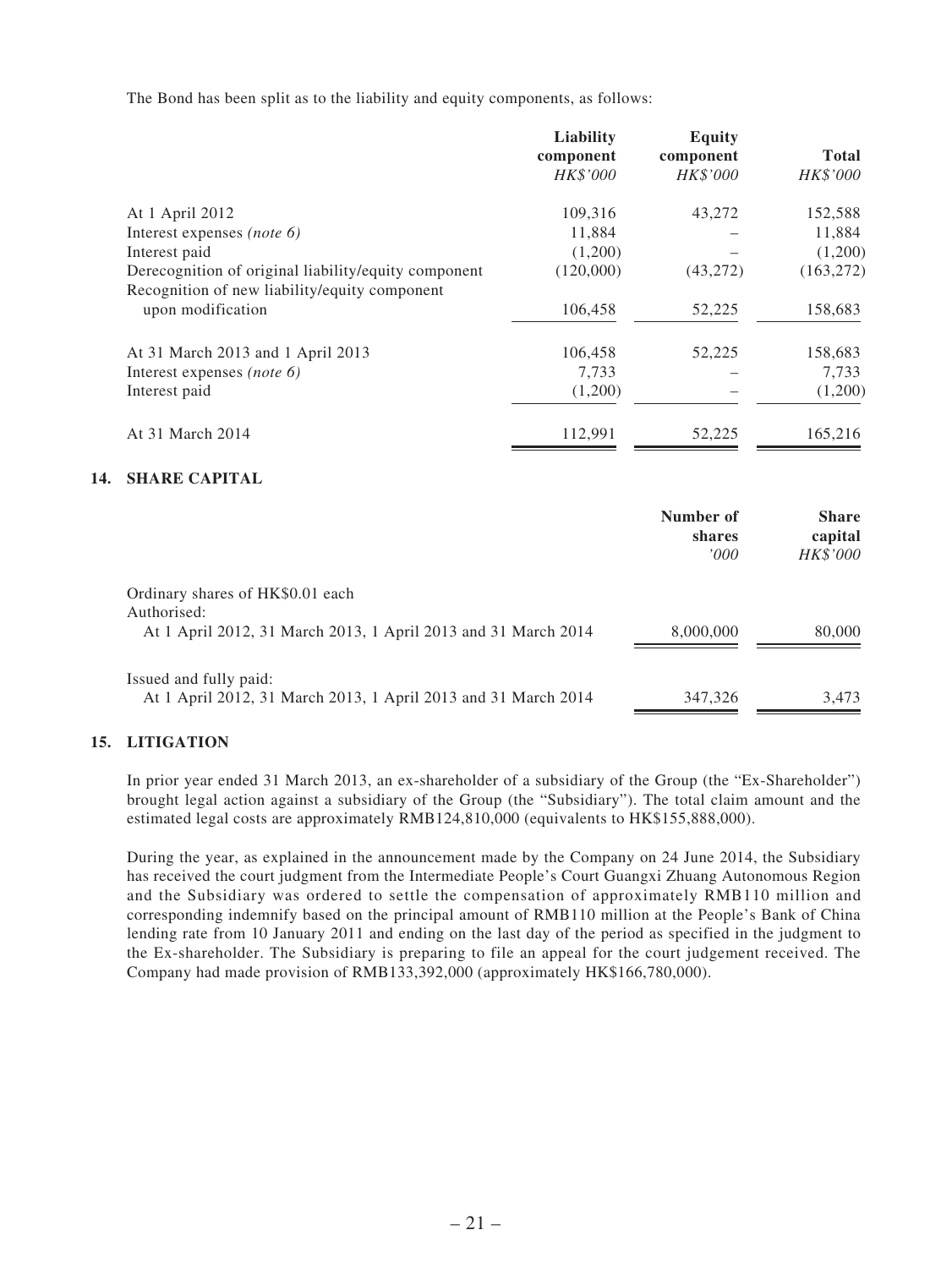## **MANAGEMENT DISCUSSION AND ANALYSIS**

## **Business Review**

For the year ended 31 March 2014, the revenue of the Group's continuing operation, being the operation of the Guangxi Wharton International Hotel Limited\* (廣西沃頓國際大酒店有限公 司) (the "Nanning Hotel") located in Guangxi Province, the PRC, was decreased by 23% to HK\$121.4 million (2013: HK\$157.9 million). The decrease was mainly attributable to the lower occupancy rate in the restaurant operation of the Nanning Hotel. In the financial year ended 31 March 2014, a large scale of the decoration has been initiated and accomplished in Nanning Hotel. The hotel has 16 floors and the decoration covered totally twelve floors of the Hotel. The decoration has significant impact on the normal hotel operation. Even though the cost of sales was managed to be decreased by 8% to HK\$107 million (2013: HK\$116.6 million), there was drop in the gross profit to HK\$14.4 million for the current year (2013: HK\$41.3 million).

On 5 June 2014, the wholly owned subsidiary, Open Land Holdings Limited, received the Civil Judgment ((2013) Nan Shi Min San Chu Zi No. 41), and it does not agree with the Civil Judgment and intends to file appeal with lawyers. For the prudence purposes, the management of the Company made provision for the litigation issue.

As a result of such drop in gross profit and provision made for the litigation issue this year, the Group recorded a loss before tax from continuing operation of HK\$197.8 million for the year ended 31 March 2014 as compared to the results of HK\$25.2 million loss for the prior year. During the year, the Nanning Hotel reported an average room rate of HK\$757 (2013: HK\$764) and an average occupancy rate of 39.4% (2013: 60.5%).

## **Business Prospects**

According to the "12th Five-Year Plan for National Economic and Social Development\*" (國 民經濟和社會發展第十二個五年規劃綱要), it is the intention and policy of the government to further develop the tourism industry in the western China including Guangxi province.

The Beibu Gulf rim is the common development pole for China-ASEAN, which is economically co-constructed, co-developed and shared area by countries of China-ASEAN. The local government is providing a wide range of tax benefits to attract domestic and foreign investments and is also applying the Free-Trade Zone for the area. A well-know tourist zone of Beibu Gulf rim (環北部灣旅遊區) was defined as the geographic area covering six cities of Guangxi province, and Nanning and Beihai are two strategically important cities of the tourist zone.

The Board believes that the hotel business in Nanning and Beihai will contribute positively to the Shun Cheong Group. As introduced above, the management invested in twelve floors decoration of the Nanning Hotel and believes that the hotel will provide improved customer services and hotel facilities in coming years, which is a core competitive advantage to seize the growth opportunity in local tourism and restaurant industry. The hotel management is enhancing sales force regarding wedding banquet and related services as well.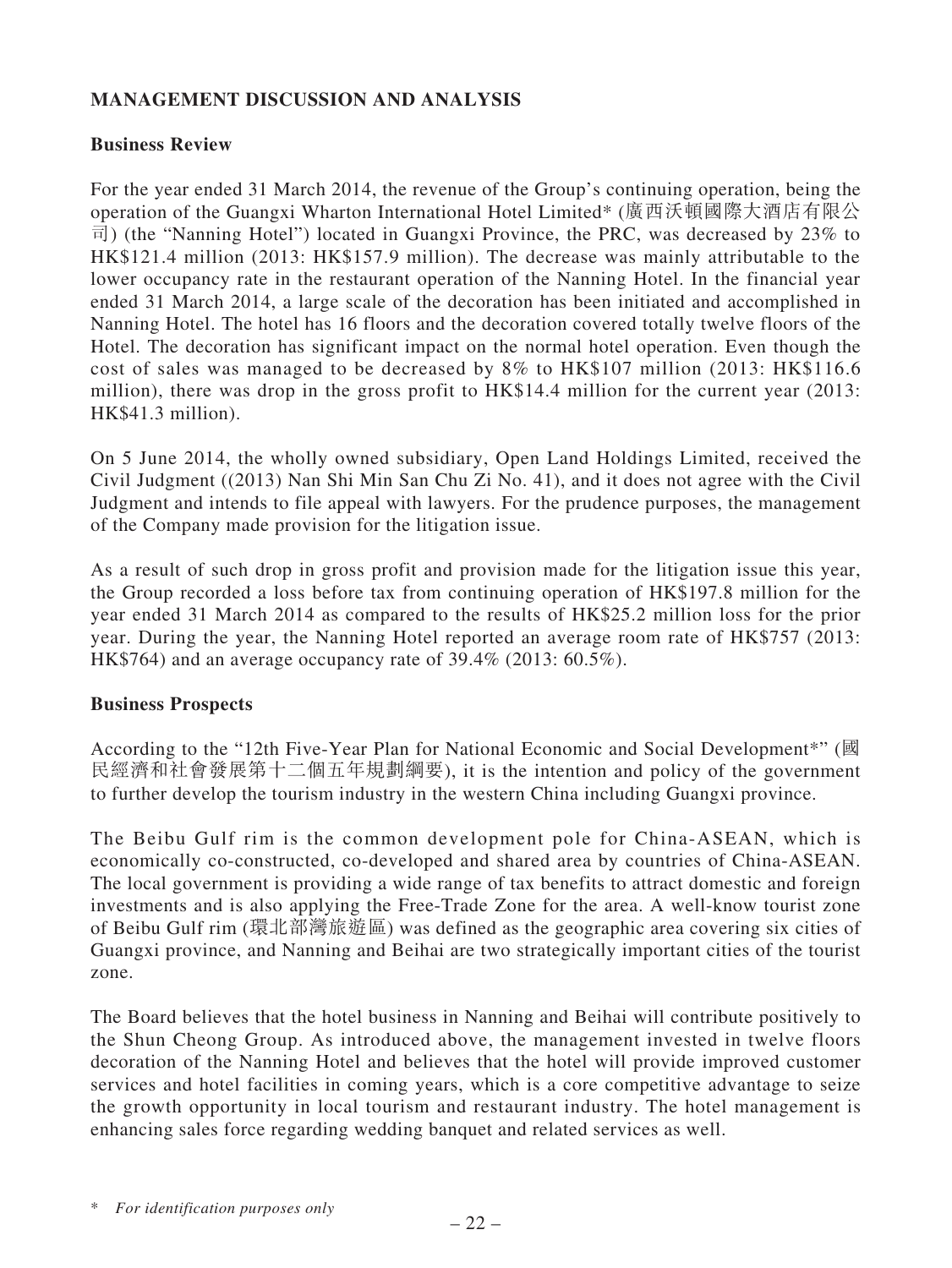In late April 2013, the Beihai Yintan No. 1 hotel, which is a part of the Yintan Project, launched formal operation. The special geographic location provides scene of the full seaview and silvery sand beach for the entertainment of the hotel guests. And the business development in Nanning Hotel and Beihai Yintan Project enables the Shun Cheong Group take advantage of the synergy benefits brought by the urban integration in the Beibu Gulf.

## **Financial Review**

## *Liquidity and financial resources*

The Group's cash and bank balances are mostly in Hong Kong dollars and Renminbi. As at 31 March 2014, the Group had unpledged cash and bank deposit balances of approximately HK\$42.8 million (2013: HK\$32.7 million). As at 31 March 2014, the Group had outstanding interest-bearing bank borrowings of HK\$234.8 million (2013: HK\$236.9 million). The gearing ratio of the Group which represented the total interest-bearing bank borrowings to the total assets was 36.5% (2013: 37%).

## *Treasury and funding policy*

The assets and liabilities of the Group are mainly denominated in Hong Kong dollars and Renminbi. The Group's bank borrowing is on a floating rate at the prime lending rate of the People's Bank of China. Taking into account of the expected cash flows of the Group's operations and cash and investment in marketable securities currently in hand, the Group expects that it will have sufficient working capital for its financial liabilities as they fall due. As the main operation of the Group is in the PRC, the Group has minimal exposure to foreign exchange fluctuation in Renminbi.

## *Pledge of assets*

As at 31 March 2014, the hotel properties held with an aggregate carrying amount of approximately HK\$283 million (2013: HK\$295 million) were pledged to a bank to secure banking facilities granted to the Group.

## *Employees and remuneration policy*

The Group employed approximately 540 employees as at 31 March 2014 (2013: 574). Remuneration is determined by reference to market terms and the qualifications and experience of the staff concerned. Salaries are reviewed annually depending on individual merits. The Group also provides other benefits including retirement benefit scheme, medical insurance and educational subsidies to all eligible staff.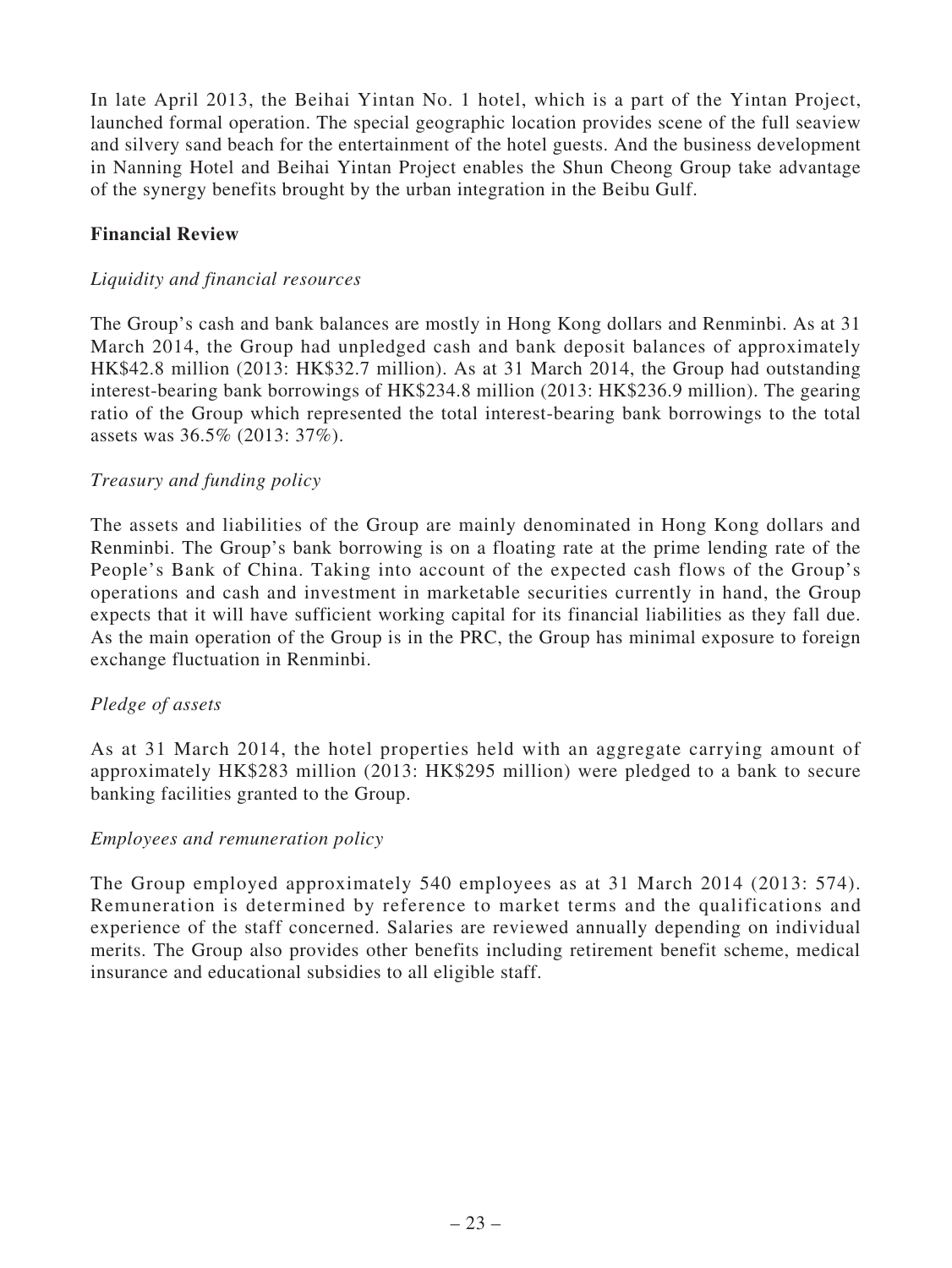## **EXTRACT FROM THE INDEPENDENT AUDITORS' REPORT**

The following is an extract of the independent auditors' report on the Group's annual audited financial statements for the year ended 31 March 2014:

## **Basis of Disclaimer of Opinion**

## *Material uncertainty relating to the going concern basis*

The Group had net current liabilities of approximately HK\$393,771,000 as at 31 March 2014 and the Group incurred a loss for the year of approximately HK\$197,773,000 for the year ended 31 March 2014.

As explained in the basis of preparation set out in note 2 to the consolidated financial statements, the consolidated financial statements have been prepared by the directors of the Company on a going concern basis, the validity of which depends upon the successful implementation and outcome of the measures to be undertaken by the Group as described in note 2 to the consolidated financial statements. In view of the extent of the material uncertainties relating to the successful implementation and outcome of the measures to be undertaken by the Group as mentioned above which might cast a significant doubt on the Group's ability to continue as a going concern, we have disclaimed our audit opinion on the consolidated financial statements.

Should the Group be not able to continue its business as a going concern, adjustments would be necessary to reclassify all non-current assets and liabilities as current assets and liabilities, write down the value of assets to their recoverable amounts and to provide for further liabilities which may arise. The consolidated financial statements have not incorporated any of these adjustments.

## **Disclaimer of Opinion**

Because of the significance of the matters described in the "Basis of Disclaimer of Opinion" paragraph, we have not been able to obtain sufficient appropriate audit evidence to provide a basis for an audit opinion. Accordingly, we do not express an opinion on the consolidated financial statements. In all other respects, in our opinion the consolidated financial statements have been properly prepared in accordance with the disclosure requirements of the Hong Kong Companies Ordinance.

## **FINAL DIVIDEND**

The directors do not recommend the payment of any dividend in respect of the year (2013: nil).

## **PURCHASE, SALE OR REDEMPTION OF THE COMPANY'S LISTED SHARES**

Neither the Company nor any of its subsidiaries purchased, redeemed or sold any of the Company's listed shares during the year.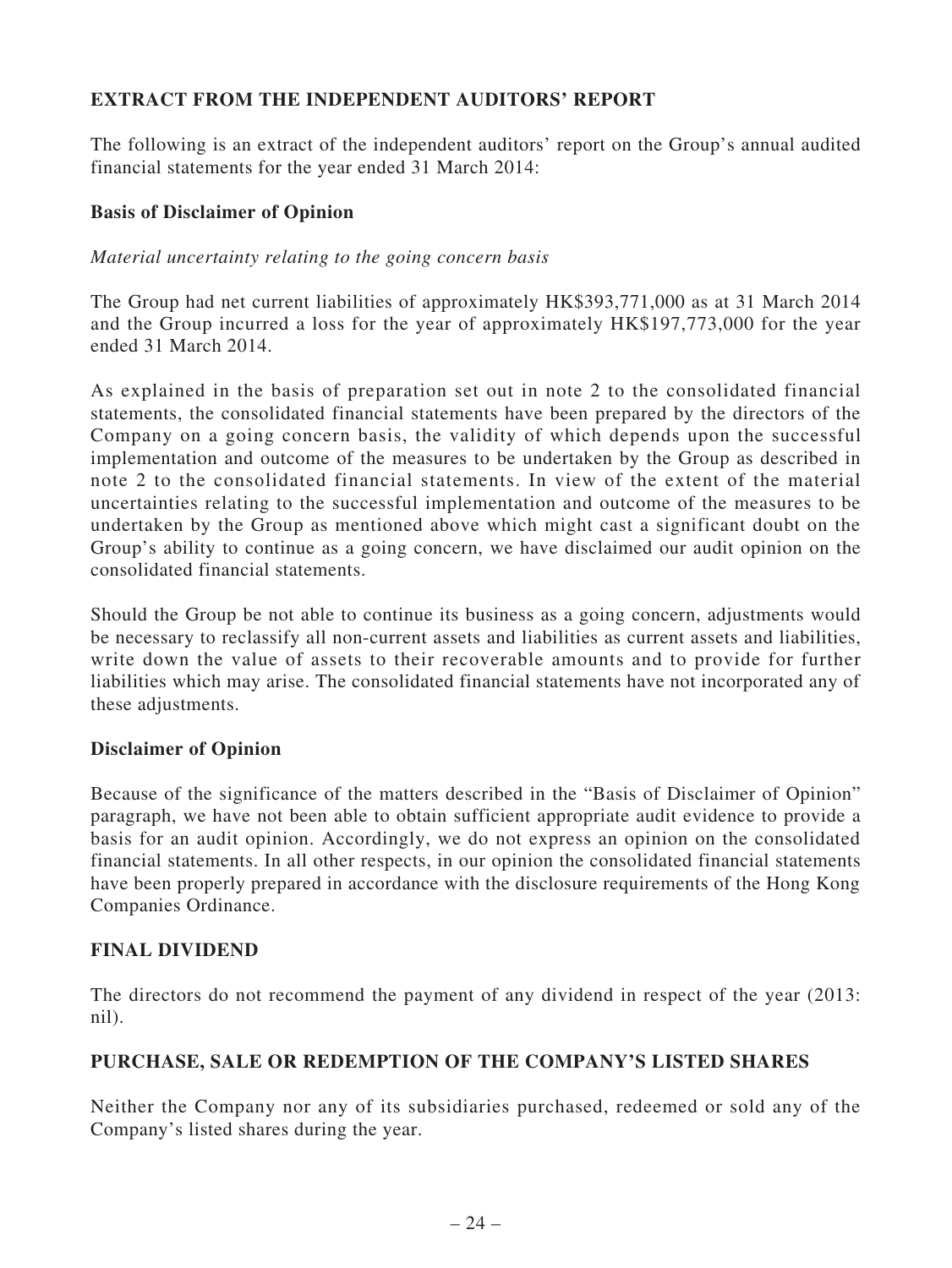## **CORPORATE GOVERNANCE**

The Company is committed to achieving high standards of corporate governance that properly protect and promote the interests of its shareholders. The monitoring and assessment of certain governance matters are allocated to three committees: the Audit Committee, the Remuneration Committee and the Nomination Committee which operate under the defined terms of reference and are required to report to the Board on a regular basis.

## **CODE ON CORPORATE GOVERNANCE PRACTICES**

In the opinion of the Board, the Company had complied with the code provisions of the Code on Corporate Governance Practices (the "CG Code") contained in Appendix 14 of the Rules Governing the Listing of Securities on The Stock Exchange of Hong Kong Limited (the "Listing Rules") throughout the year ended 31 March 2014, except for code provisions A.1.1, A.4.1, A.4.2, B.1.3 and E.1.2, details of which are discussed in this announcement.

CG Code provision A.1.1 stipulates that the Board should meet regularly and board meeting should be held at least four times a year at approximately quarterly intervals. During the year, five board meetings were held to review and discuss the annual and interim results together with other corporate matters and transactions happened during the year. Although the board meetings held during the year were not convened on a quarterly basis, the directors considered that sufficient meetings had been held to cover all aspects of the Company's business.

CG Code provision A.4.1 stipulates that non-executive directors should be appointed for a specific term and subject to re-election. All the existing non-executive directors of the Company do not have a specific term of appointment but are subject to retirement by rotation and re-election at the Company's annual general meeting in accordance with the Bye-laws of the Company. As such, the Board considers that sufficient measures have been taken to ensure that the Company's corporate governance practices are no less exacting than those in the CG Code.

CG Code provision A.4.2 stipulates that every director, including those appointed for a specific term, should be subject to retirement by rotation at least once every three years. The Board will ensure the retirement of each director, other than those hold office as Executive Chairman or Managing Director, by rotation at least once every three years in order to comply with the CG Code. The Board presently considers that the continuity of office of the Executive Chairman and the Managing Director provides the Group a strong and consistent leadership and is of great importance to the smooth operations of the Group.

CG Code provision B.1.3 stipulates that the terms of reference of the Remuneration Committee should include, as a minimum, those specific duties as set out in the CG Code provisions. The Company has adopted the terms of reference for the Remuneration Committee on 21 December 2005, which were subsequently amended. Pursuant to the terms of reference for the Remuneration Committee, it is stipulated that the Remuneration Committee has the duty to "review" as opposed to "determine" the specific remuneration packages of executive directors and senior management.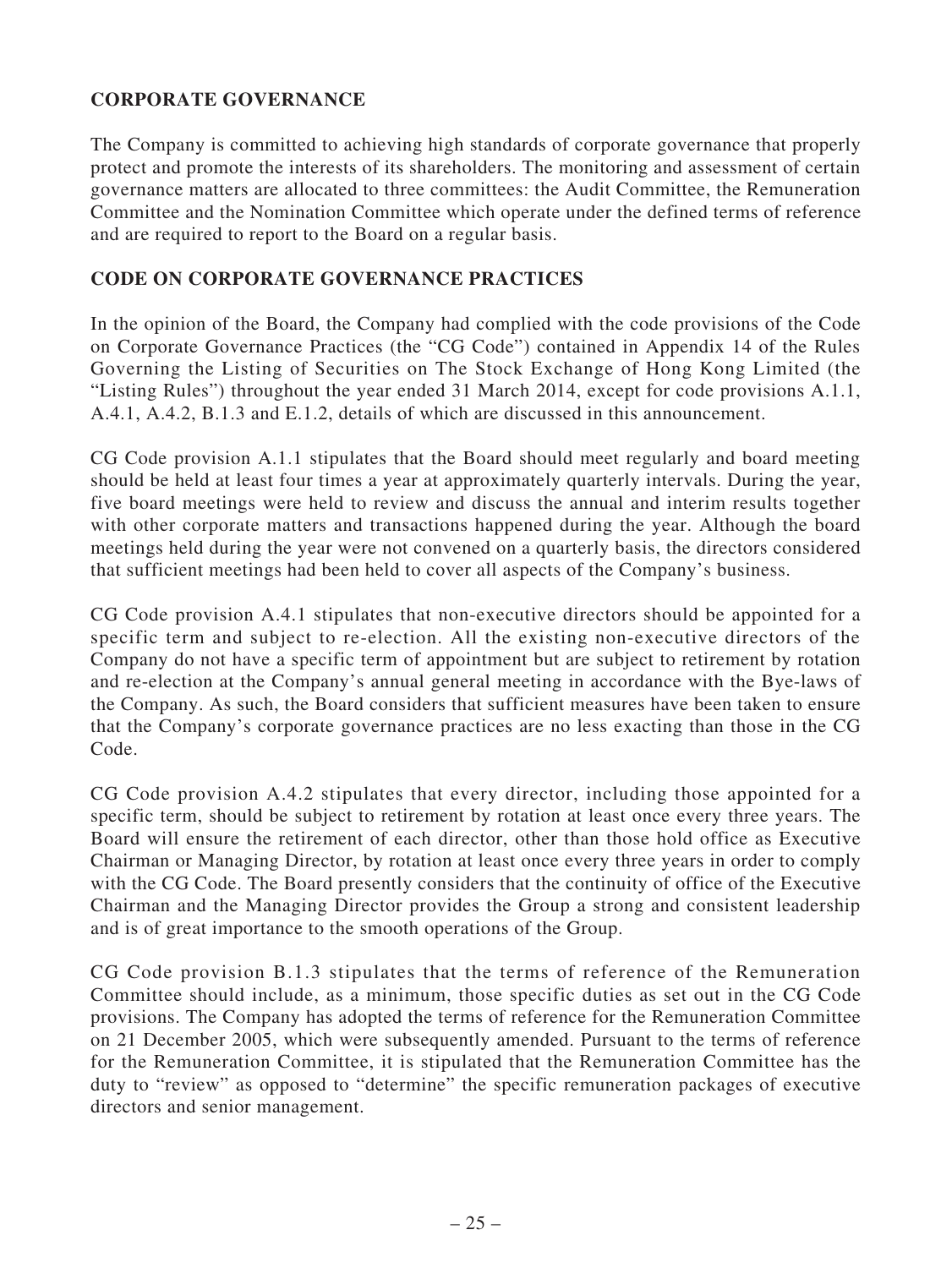The remuneration of the executive directors and senior management of the Company is reviewed by the Remuneration Committee and recommended to the Board and the chairman of the Board respectively for determination, taking into account of market pay and individual performance. In the opinion of the directors, the current practice serves the same purpose as laid down by the CG Code.

The code provision E.1.2 of the CG Code stipulates that the chairman of the Board should attend the annual general meeting (the "AGM") of the Company. The chairman did not attend the 2013 AGM due to other business engagement. Another director of the Company had chaired the 2013 AGM and answered questions from the shareholders.

The AGM also provides a useful and convenient forum for shareholders to exchange views with the Board, and with each other. At the 2013 AGM, the chairperson of the AGM and chairman/member/duly appointed delegate of the Audit Committee, the Remuneration Committee and the Nomination Committee were available to answer the questions raised by shareholders.

## **Directors' Securities Transactions**

The Company has adopted the Model Code for Securities Transactions by Directors of Listed Issuers (the "Model Code") as set out in Appendix 10 to the Listing Rules. All directors have confirmed that they have complied with the required standard set out in the Model Code throughout the year ended 31 March 2014.

## **Audit Committee**

The audit committee of the Company (the "Audit Committee") comprises three directors, all of which are independent non-executive directors, namely Mr. Palaschuk Derek Myles (Chairman), Professor Ye Jianping and Mr. Wu Jiahong. The terms of reference for the Audit Committee have been adopted in line with the CG Code. Regular meetings have been held by the Audit Committee since establishment and it meets at least twice each year to review and supervises the Group's financial reporting process and internal control.

During the year ended 31 March 2014, the Audit Committee reviewed the accounting principles and policies adopted by the Company and discussed with management the financial reporting matters, internal controls, the unaudited interim results for the six months ended 30 September 2013 and the annual results for the year ended 31 March 2013. The annual financial statement and annual result announcement of the Company and of the Group for the year ended 31 March 2014 had been reviewed by the Audit Committee.